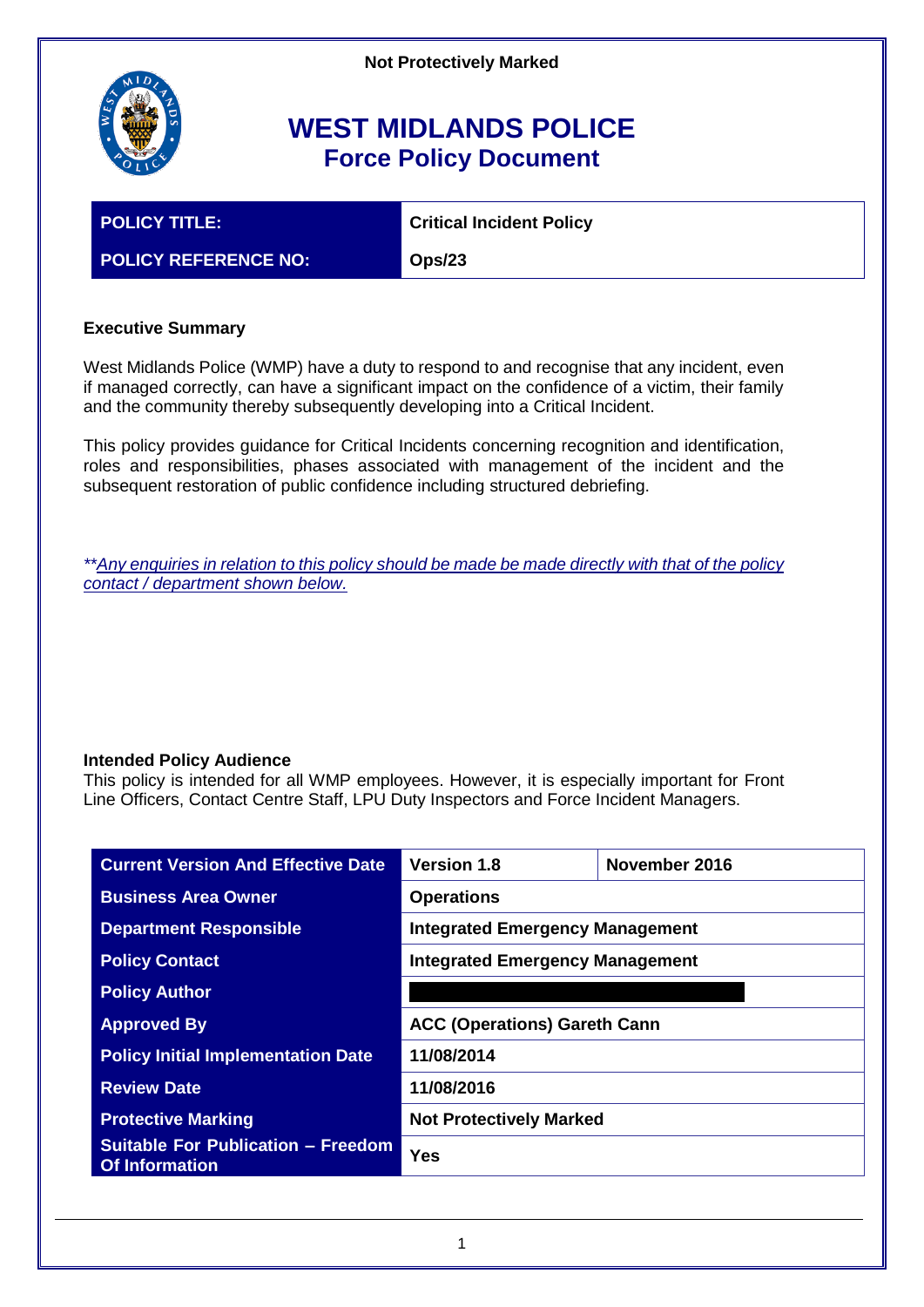#### **Supporting Documents**

- *The codes of practice for victims of crime, Criminal Justice System, 2004<sup>1</sup>*
- *IPCC report into the contact between Fiona Pilkington and Leicestershire Constabulary 2004-2007<sup>2</sup>*
- *Part One Order 09/2011, Critical Incidents, Version 1.0 February 2011*
- *The Stephen Lawrence Inquiry, Sir W Macpherson, Feb 1999<sup>3</sup>*
- *HMIC Report on the Investigation by Cambridgeshire Constabulary into the murders of Jessica Chapman and Holly Wells at Soham on 4 August 2002, Sir Ronnie Flanagan<sup>4</sup> .*
- *College of Policing 2013 Authorised Professional Practice (APP)*
- *Joint Emergency Services Interoperability Programme (JESIP)<sup>5</sup>*
- *ACPO Community Tension Intelligence Process from Local to National, ACC S Rowe, ACPO Lead for National Intelligence Model, 2011*

#### **Evidence Based Research**

Full supporting documentation and evidence of consultation in relation to this policy including that of any version changes for implementation and review, are held with the Force Policy Co-ordinator including that of the authorised original Command Team papers.

**Please Note.**

**PRINTED VERSIONS SHOULD NOT BE RELIED UPON. THE MOST UP TO DATE VERSION OF ANY POLICY, GUIDANCE or FORCE DIRECTIVE – ORDER, CAN BE FOUND ON THE INTRANET EQUIP POLICIES SITE.**

-

<sup>1</sup> http://www.cps.gov.uk/victims\_witnesses/victims\_code.pdf

<sup>2</sup> From www.ipcc.gov.uk

<sup>3</sup> College of Policing, APP Contents, Critical Incident Management, Types of Critical Incidents

<sup>4</sup> http://www.hmic.gov.uk/media/investigation-by-cambridgeshire-constabulary-20040530.pdf

<sup>5</sup> The latest JESIP doctrine can be found fro[m http://www.jesip.org.uk/](http://www.jesip.org.uk/) on publication on this policy this was version18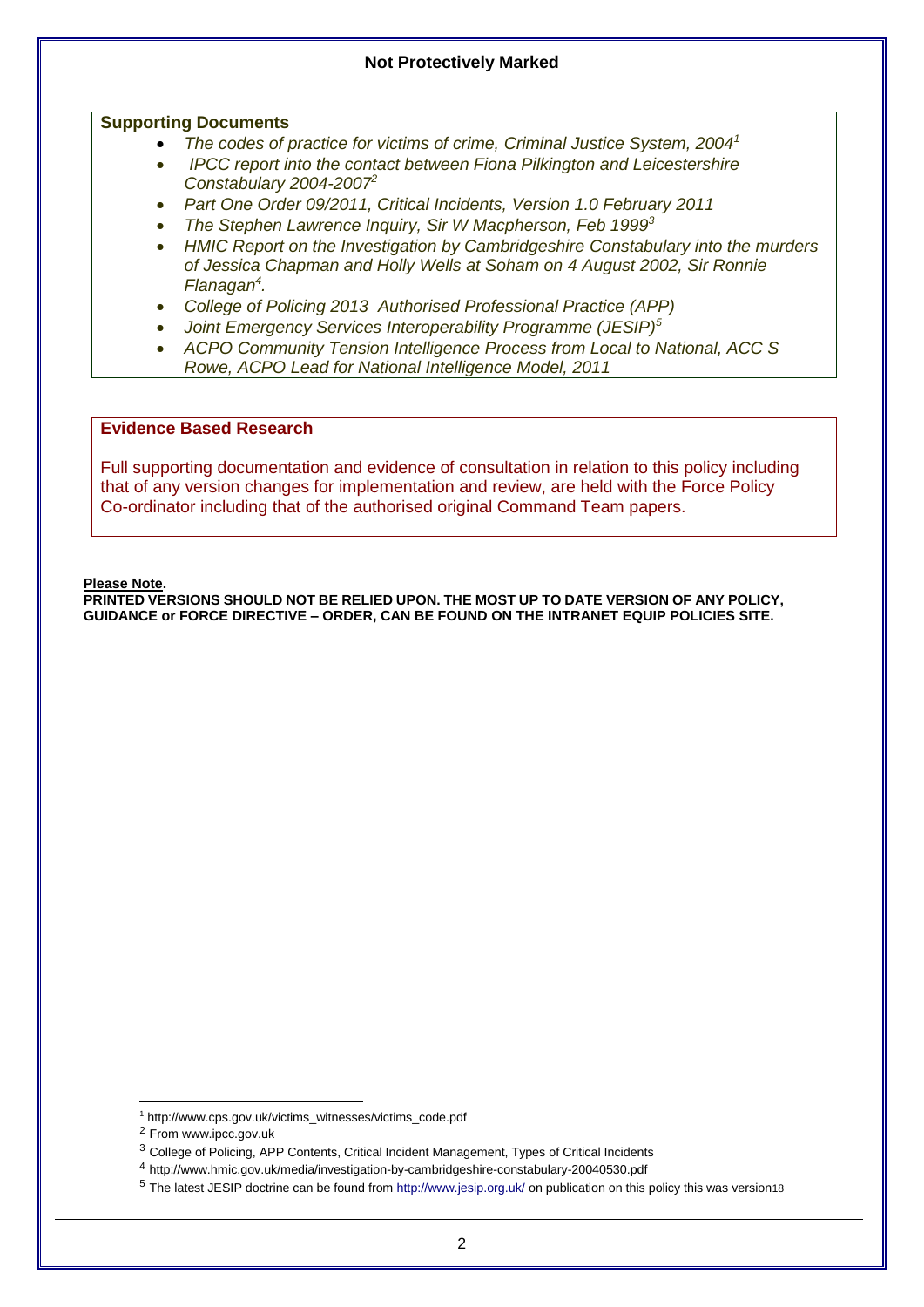# **Force Diversity Vision Statement and Values**

"Eliminate unlawful discrimination, harassment and victimisation. Advance equality of opportunity and foster good relations by embedding a culture of equality and respect that puts all of our communities, staff and officers at the heart of everything we do. Working together as one we will strive to make a difference to our service delivery by mainstreaming our organisational values"

"All members of the public and communities we serve, all police officers, special constables and police staff members shall receive equal and fair treatment regardless of, age, disability, sex, race, gender reassignment, religion/belief, sexual orientation, marriage/civil partnership and pregnancy/maternity. If you consider this policy could be improved for any of these groups please raise with the author of the policy without delay."

# **Code of Ethics**

West Midlands Police is committed to ensuring that the Code of Ethics is not simply another piece of paper, poster or laminate, but is at the heart of every policy, procedure, decision and action in policing.

The Code of Ethics is about self-awareness, ensuring that everyone in policing feels able to always do the right thing and is confident to challenge colleagues irrespective of their rank, role or position

Every single person working in West Midlands Police is expected to adopt and adhere to the principles and standards set out in the Code.

The main purpose of the Code of Ethics is to be a guide to "good" policing, not something to punish "poor" policing.

The Code describes nine principles and ten standards of behaviour that sets and defines the exemplary standards expected of everyone who works in policing.

Please see [http://www.college.police.uk/docs/Code\\_of\\_Ethics.pdf](http://www.college.police.uk/docs/Code_of_Ethics.pdf) for further details.

The policy contained in this document seeks to build upon the overarching principles within the Code to further support people in the organization to do the right thing.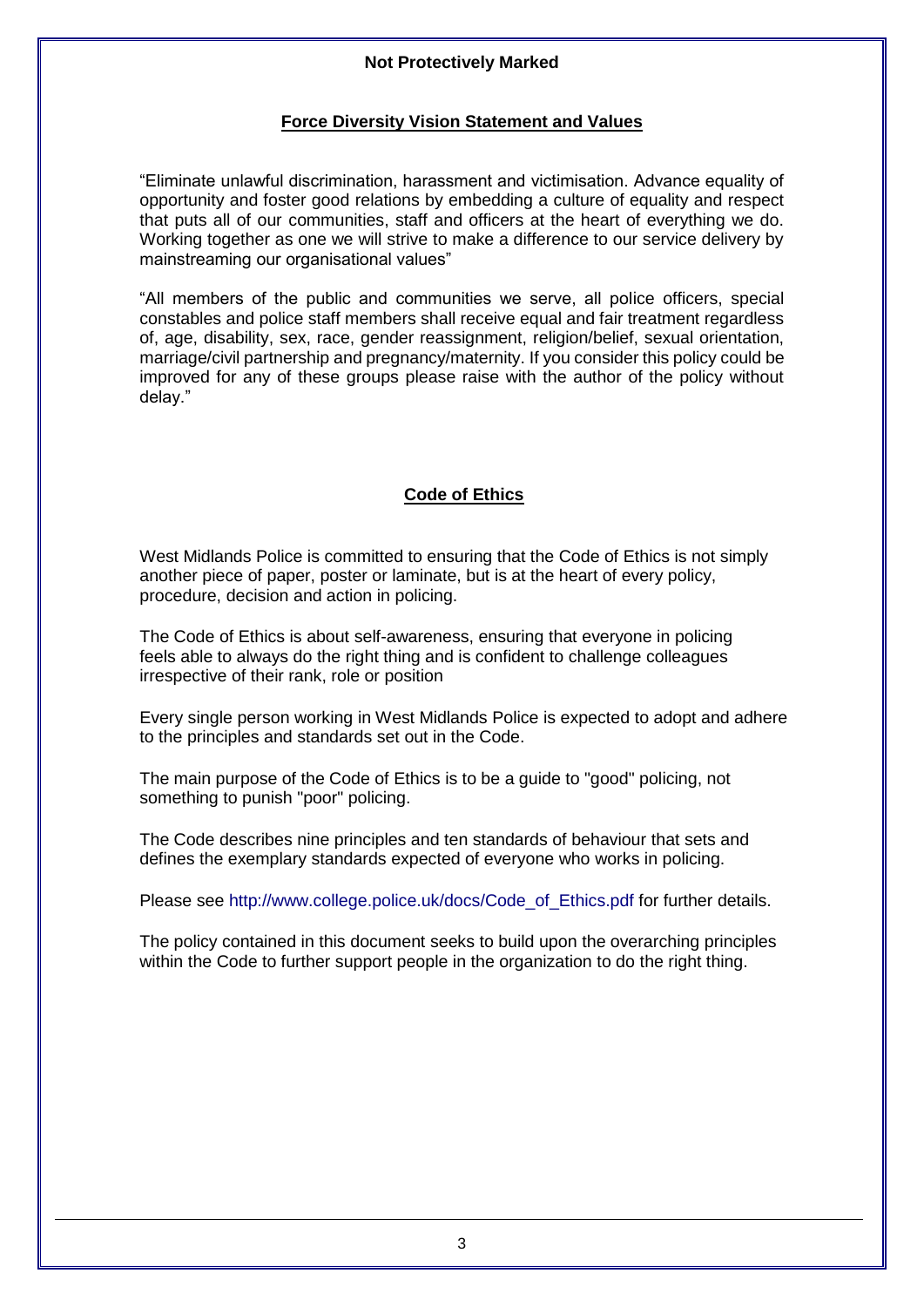# **CONTENTS**

| 1     |                                                          |  |  |
|-------|----------------------------------------------------------|--|--|
| 1.1   |                                                          |  |  |
| 1.2   |                                                          |  |  |
| 1.3   |                                                          |  |  |
| 1.4   |                                                          |  |  |
| 1.5   |                                                          |  |  |
| 1.5.1 |                                                          |  |  |
| 1.5.2 |                                                          |  |  |
| 1.5.3 |                                                          |  |  |
| 1.5.4 |                                                          |  |  |
| 1.5.5 | Critical Incident Flagging  Error! Bookmark not defined. |  |  |
| 2     |                                                          |  |  |
| 3     |                                                          |  |  |
| 3.1   |                                                          |  |  |
| 3.2   |                                                          |  |  |
| 3.2.1 |                                                          |  |  |
| 3.2.2 |                                                          |  |  |
| 3.2.3 |                                                          |  |  |
| 3.2.4 |                                                          |  |  |
| 3.3   |                                                          |  |  |
| 3.3.1 |                                                          |  |  |
| 3.3.2 |                                                          |  |  |
| 3.3.3 |                                                          |  |  |
| 3.4   |                                                          |  |  |
| 4     |                                                          |  |  |
| 4.1   |                                                          |  |  |
| 4.2   |                                                          |  |  |
| 4.2.1 |                                                          |  |  |
| 5     |                                                          |  |  |
| 6     |                                                          |  |  |
| 7     |                                                          |  |  |
| 8     |                                                          |  |  |
| 9     |                                                          |  |  |
| 10    |                                                          |  |  |
|       |                                                          |  |  |
|       |                                                          |  |  |
|       |                                                          |  |  |
|       |                                                          |  |  |
|       |                                                          |  |  |
|       |                                                          |  |  |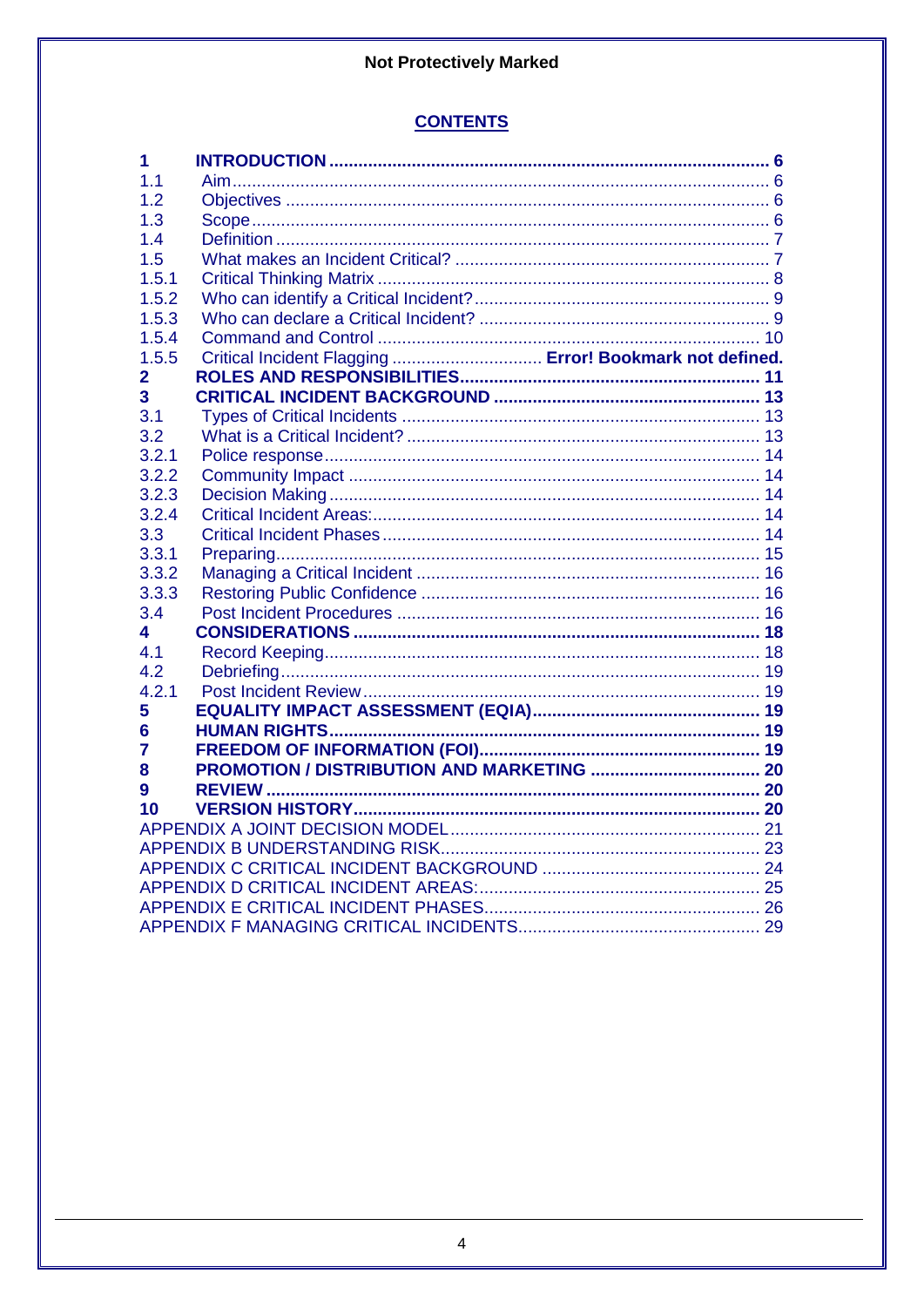# **Abbreviations**

- **AIMS** Action Information Management System
- **APP** Authorised Professional Practice
- **ASB** Anti-Social Behaviour
- **CID** Criminal Investigation Department
- **EDL** English Defence League
- **EQIA** Equality Impact Assessment
- **FCC** Force Contact Centre
- **FIM** Force Incident Manager
- **FLO** Family Liaison Officer
- **FOI** Freedom of Information Act
- **IAG** Independent Advisory Group
- **IIC** Incident Information Centre
- **IPCC** Independent Police Complaints Commission
- **JDM** Joint Decision Model
- **KIN** Key Individual Network
- **LA** - Local Authority
- **MS Supt** - Mission Support Superintendent
- **NPCC** - National Police Chiefs Council
- **NPU** Neighbourhood Policing Unit
- **OSU** Operational Support Unit
- **PCSO** Police Community Support Officer
- **PIM** Post Incident Manager
- **SIO** - Senior Investigating Officer
- **SLT** - Senior Leadership Team
- **TRM** -Thrive Review Meeting
- **WMP** West Midlands Police

# **Definitions**

- **Critical Incident** - *"any incident where the effectiveness of the police response is likely to have a significant impact on the confidence of the victim, their family and/or the community."<sup>6</sup>*
- **Major Incident** - *"Any emergency that requires, implementation of special arrangements by one or more of the emergency services, the involvement, either directly or indirectly, or large numbers of people."<sup>7</sup>*
- **Community Tension** *-"Community Tension is a state of community dynamics which may potentially lead to disorder, threaten the peace and stability of communities, or raise the levels of fear and anxiety in the whole, or part of the local community"<sup>8</sup>*

-

<sup>6</sup> College of Policing, APP Contents, Critical Incident Management, Types of Critical Incidents

<sup>7</sup> College of Policing, APP Contents, Civil Contingencies, Emergency Preparedness

<sup>&</sup>lt;sup>8</sup> Institute of Community Cohesion June 2010 http://www.cohesioninstitute.org.uk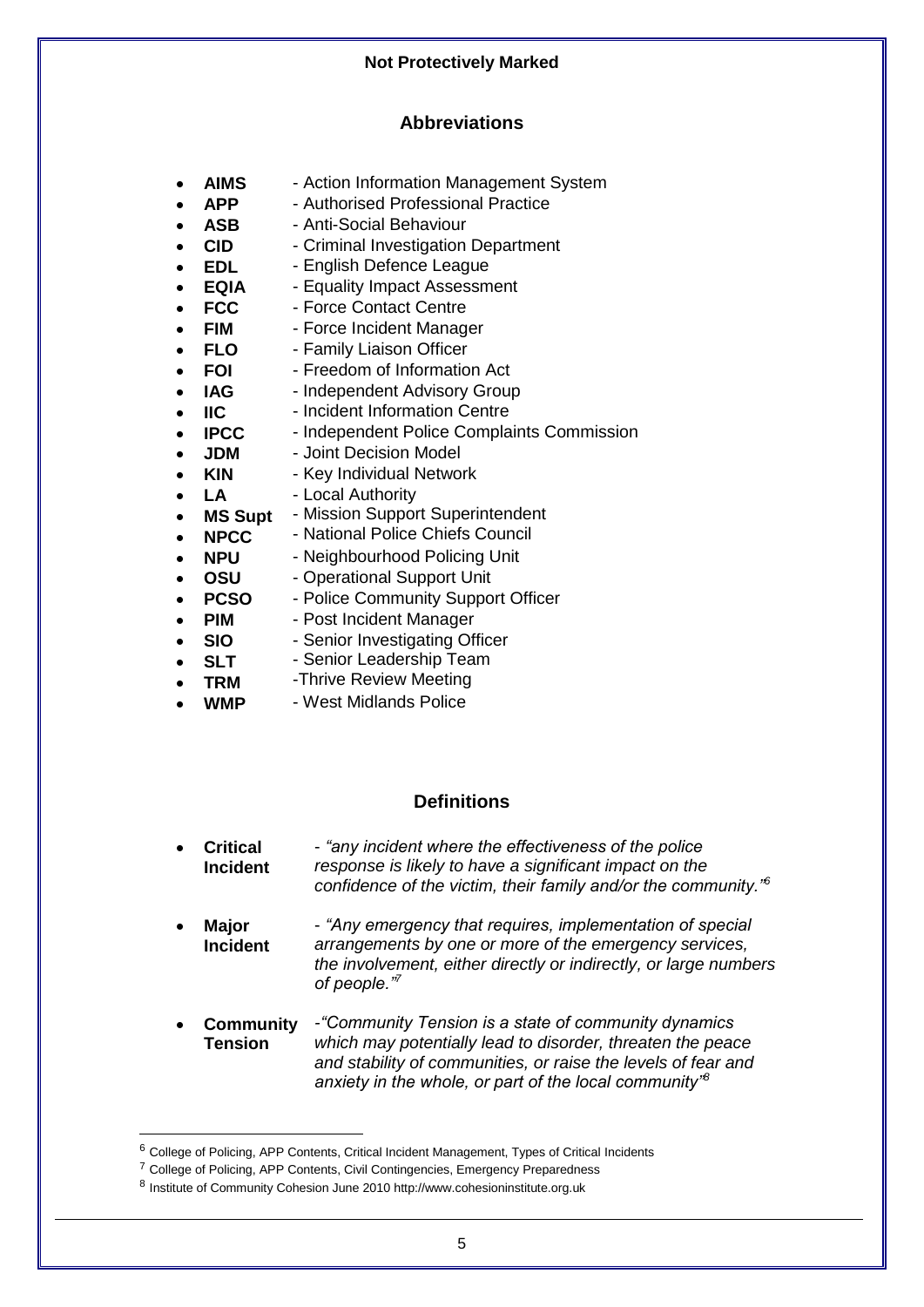# <span id="page-5-0"></span>**1 INTRODUCTION**

Any incident within the West Midlands Police (WMP) area has the ability to become a Critical Incident depending on the surrounding circumstances and factors that may affect it.

Critical Incident Management is about providing a response that satisfies the needs of the victim, their family and the community, but also provides an effective and proportionate solution to the incident<sup>9</sup>.

Critical Incidents can occur through any event and are not restrained to responses to incidents, public enquiries, human resource issues or internal matters.

It is imperative to manage risk during a Critical Incident. However, a number of principles underpin Critical Incident Management and it is rarely one factor or action of an individual which will cause an incident to become critical.<sup>10</sup>

This policy provides guidance for the identification of factors that may lead to incidents becoming critical, the required management and processes to undertake for a proportionate response.

# <span id="page-5-1"></span>**1.1 Aim**

To provide a framework for WMP in our response for the identification and management of Critical Incidents.

# <span id="page-5-2"></span>**1.2 Objectives**

To identify the characteristics of a Critical Incident (see Section 3.2).

To identify the authority level required for 'declaring' a Critical Incident (Section 1.5.3).

To identify the roles and responsibilities required for managing a Critical Incident (Section 2).

<span id="page-5-3"></span>To identify Command and Control requirements (Section 1.5.5).

# **1.3 Scope**

-

This policy identifies the declaration of and response to Critical Incidents for WMP **only**.

This policy **does not** provide guidance or processes for any other partner agency or individuals to an incident being classified as Critical. Any guidance for Critical Incidents that other agencies follow will be within their own policies and procedures.

<sup>&</sup>lt;sup>9</sup> College of Policing, APP Contents, Critical Incident Management, Types of Critical Incidents

<sup>10</sup> College of Policing, APP Contents, Critical Incident Management, Types of Critical Incidents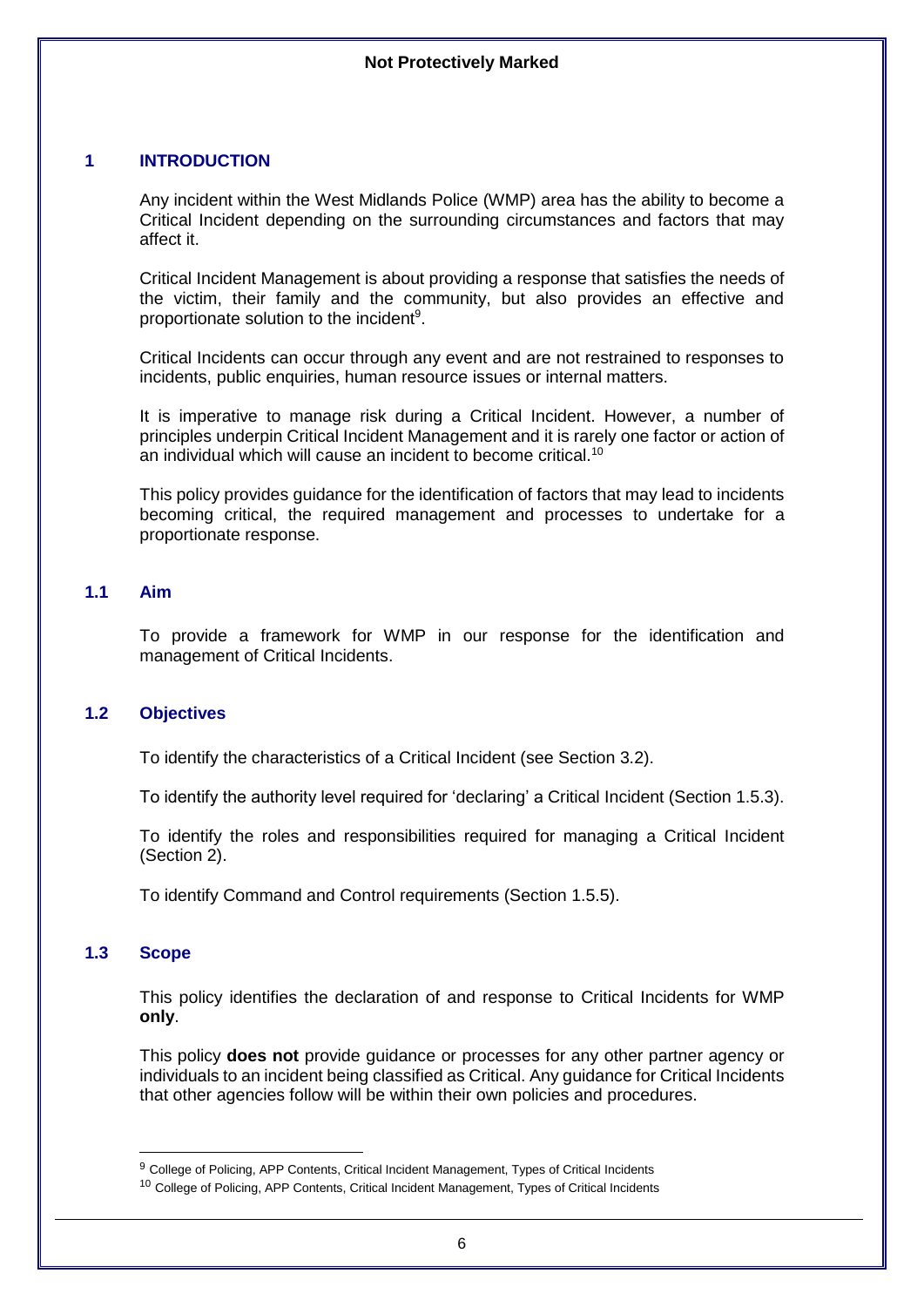This policy identifies the process for classifying an incident as Critical.

#### <span id="page-6-0"></span>**1.4 Definition**

 $\overline{a}$ 

A Critical Incident is:

"*any incident where the effectiveness of the police response is likely to have a*  significant impact on the confidence of the victim, their family and/or the community."<sup>11</sup>

This definition is deliberately broad and should ensure that incidents, which are likely to escalate into a Critical Incident, are not missed.

This definition recognises the fundamental importance of community trust and confidence in the police response to Critical Incidents.

It applies equally to serious, less serious and internal incidents.

# <span id="page-6-1"></span>**1.5 What makes an Incident Critical?**

A Critical Incident can escalate from any incident depending on any number of factors that may be present. (See Critical Thinking Matrix Section 1.5.1)

Internal incidents involving staff, professional standards investigations or human resources have the potential also to escalate critically and should not be disregarded.

A Critical Incident may pose a significant threat to life, disrupt essential community routines or vital services, or may require large amounts of resources to manage the incident.

A Major Incident will always be a Critical Incident. However not all critical incidents are major incidents (see definition section).

The number of resources required to manage an incident is also not be a factor in deciding if an incident should be declared critical. The impact of the policing response on the victim, their family and the community are the deciding factors.

<sup>11</sup> College of Policing, APP Contents, Critical Incident Management, Types of Critical Incidents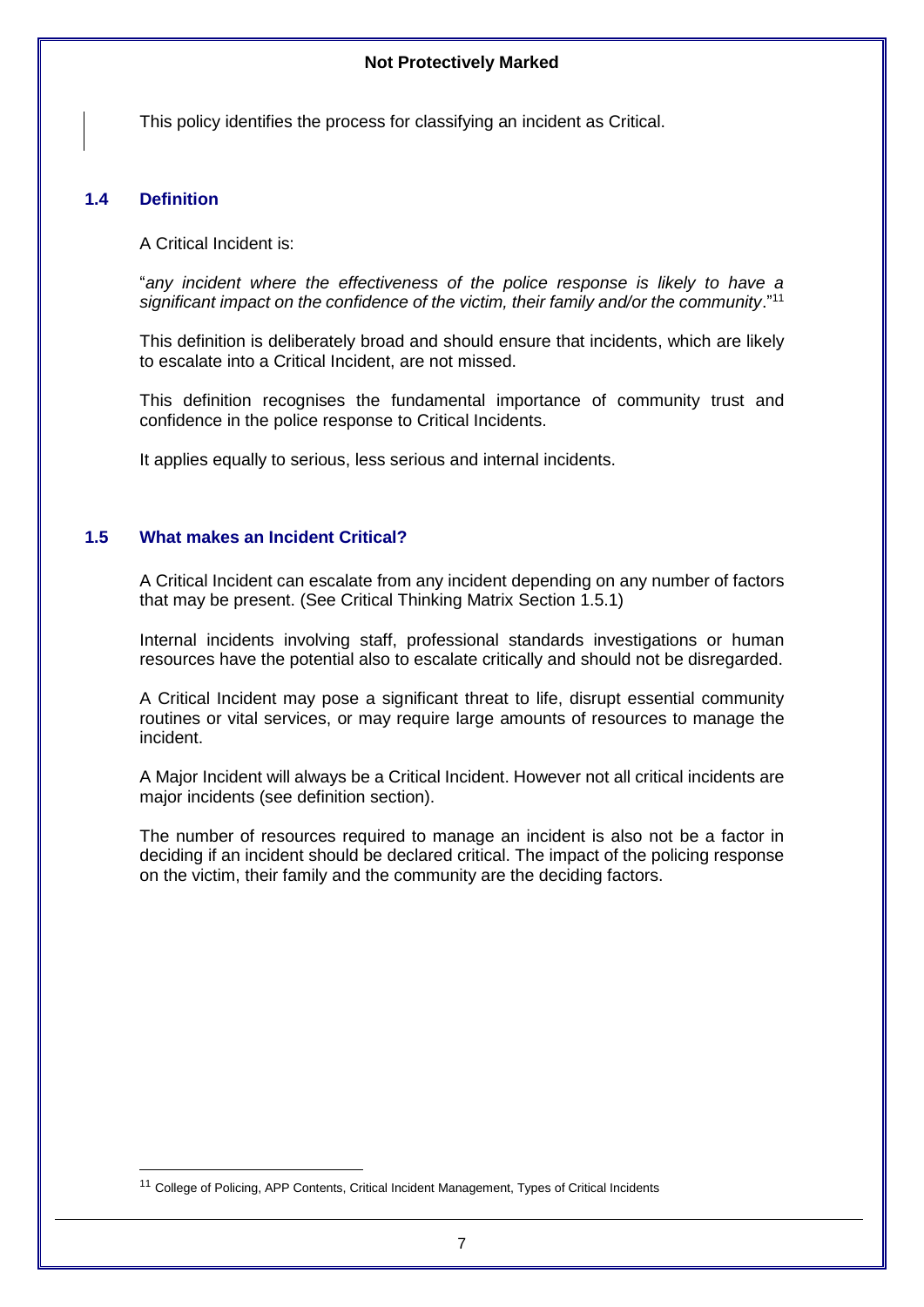# **1.5.1 Critical Thinking Matrix<sup>12</sup>**

<span id="page-7-0"></span>A number of different characteristics can affect an incident and its potential to become critical. It is important to identify these characteristics early so that the incident can be effectively managed.

A critical thinking matrix has been developed as a tool to help responders identify incidents that have or may escalate into Critical Incidents.

The matrix identifies factors that should be considered, although it is not exhaustive.

| Does the incident contain any of the following features? |                                                  |                                                                            |  |                                         |
|----------------------------------------------------------|--------------------------------------------------|----------------------------------------------------------------------------|--|-----------------------------------------|
| Death                                                    | Media Interest                                   | <b>Failure to Follow</b><br><b>Standard Operating</b><br>Procedures/Policy |  | <b>Wider Community</b><br><b>Issues</b> |
| Serious Injury                                           | Significant Damage                               | Local Interest                                                             |  | <b>Regional Interest</b>                |
| <b>National Interest</b>                                 | <b>Vulnerable Victim</b>                         | <b>Prominent Victim</b>                                                    |  | <b>Repeat Victim</b>                    |
| <b>Repeat Location</b>                                   | <b>Repeat Offender</b>                           | <b>Prominent Offender</b>                                                  |  | Large Numbers of<br>Victims             |
| <b>Policing Error</b>                                    | <b>Minority Community</b><br><b>Issues</b>       | <b>Prominent Location</b>                                                  |  | <b>Police Misconduct</b>                |
| Failure within the<br><b>Criminal Justice</b><br>System  | Victim from within thel<br><b>Police Service</b> | Offender from within<br>the Police Service                                 |  | <b>Political Interest</b>               |
| Kidnap                                                   | Abduction                                        | Child abduction                                                            |  | Sexual Offences                         |
| And there is likely significant impact on:               |                                                  |                                                                            |  |                                         |
| The Victim<br><b>Their Family</b>                        |                                                  | The Community                                                              |  |                                         |

# **Notification**

 $\overline{a}$ 

A key element of Critical Incident Management is giving senior officers early notification of incidents that contain the Critical Thinking Matrix factors. Early identification and intervention can make the difference between an incident becoming critical or not.

<sup>&</sup>lt;sup>12</sup> College of Policing, APP Contents, Critical Incident Management, phase 2 managing critical incidents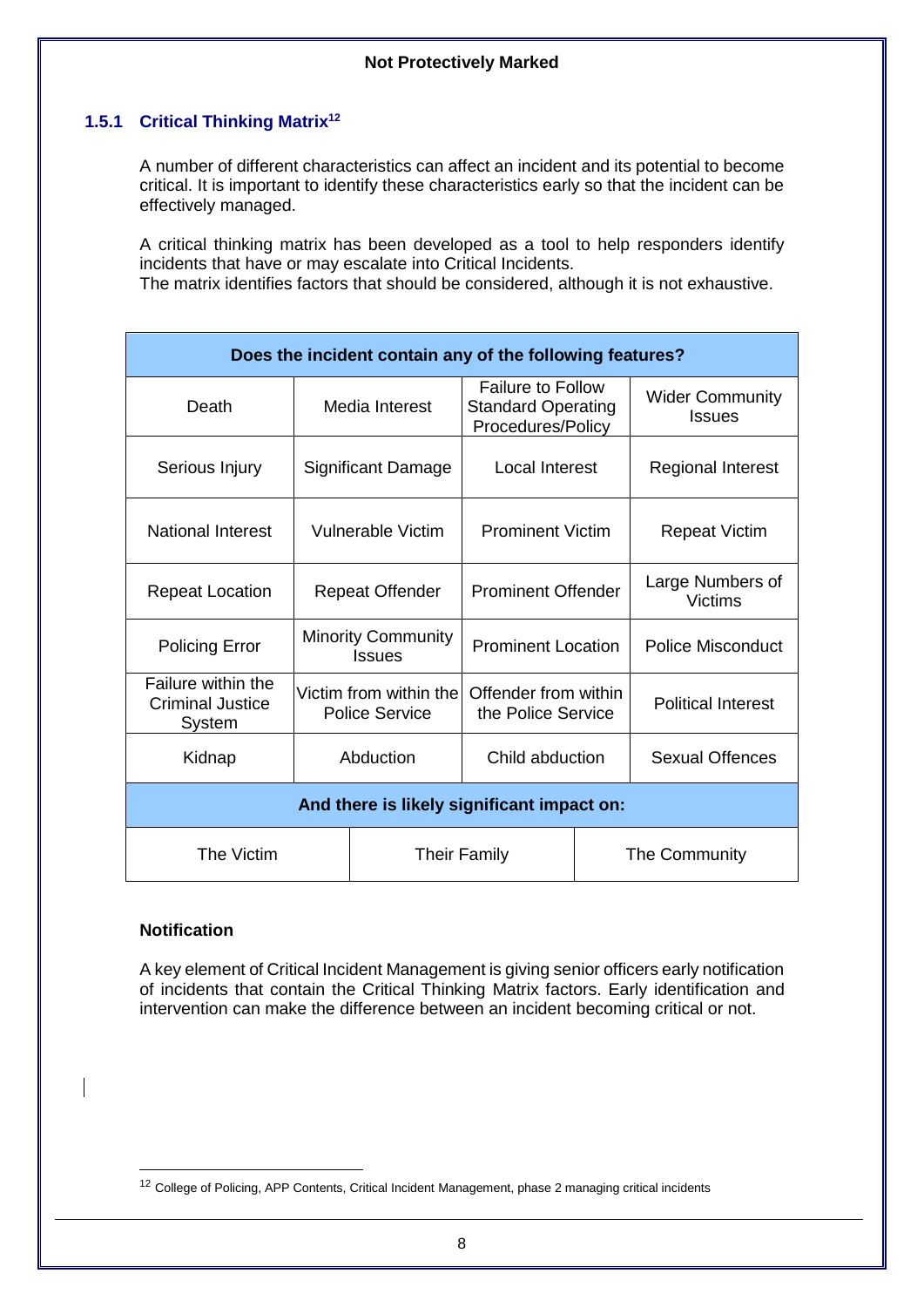# **1.5.2 Who can identify a Critical Incident?<sup>13</sup>**

<span id="page-8-0"></span>Any officer or member of police staff may identify an incident as critical but cannot officially declare it as such, below the rank of inspector.

All officers or member of police staff dealing with an incident (including call handlers and initial attending officers) should consider these questions;

- 1. What am I dealing with?
- 2. What might it develop into?
- 3. What impact might this incident have on the victim, their family or the community?
- 4. Who should I tell if I think this may escalate into a Critical Incident?

Where, in the officer or member of police staff's opinion, an incident is or has the likelihood to escalate into a Critical Incident, it is essential that this is communicated immediately to an Inspector or another line manager above the rank of inspector.

Inspectors and above should encourage officers or police staff to report these incidents to them when identified so that early interventions can be implemented.

# <span id="page-8-1"></span>**1.5.3 Who can declare a Critical Incident?**

Whilst anyone can bring an incident to the attention of an officer of the rank of inspector or above, only they can officially declare an incident as critical.

Officers of the rank of inspector or above, who are notified of an incident that is, or has the likelihood to escalate into, a Critical Incident need to decide whether the:

- Report is valid;

 $\overline{a}$ 

- Current response is effective;
- Incident has become more serious and now be declared a Critical Incident.

Each incident should be assessed on its own merit and declaring officers should ensure that they have access to all the relevant information, incident logs, Family Liaison Officer, (FLO) logs, current assessment of community tensions, intelligence and briefings.

The declaration is a means of supporting a competent and well-managed police response in line with WMP plans and policies.

Where an incident is declared critical, the subsequent response should quickly identify the cause. Plans should then be implemented to ensure or restore the quality of the police response and maintain or rebuild confidence.

Officers should ensure that they clearly record their decisions and rationale within the Oasis Incident Log, their pocket notebook or MK25 policy document.

<sup>&</sup>lt;sup>13</sup> College of Policing, APP Contents, Critical Incident Management, phase 2 managing critical incidents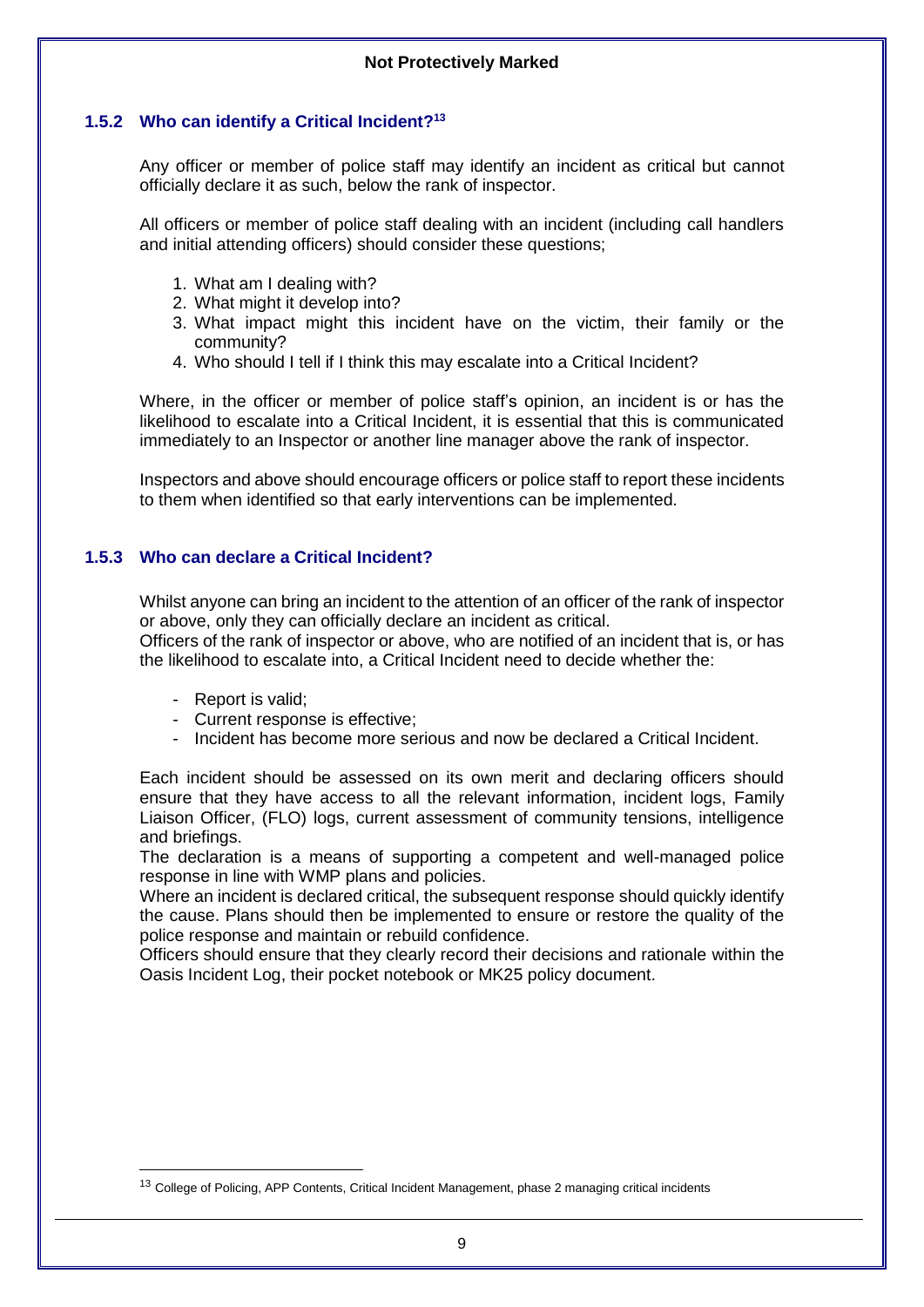# <span id="page-9-0"></span>**1.5.4 Command and Control**

# **Tiered response**

- Using a tiered response will allow the command structure to be scaled up or down with changing circumstances, being able to identify the expected resources that may be required to police the incident.

| <b>Tier</b>  | <b>Response</b>                                                                                                                                                                                            | Command                                                                                                               |
|--------------|------------------------------------------------------------------------------------------------------------------------------------------------------------------------------------------------------------|-----------------------------------------------------------------------------------------------------------------------|
| 1            |                                                                                                                                                                                                            | <b>Strategic MS Supt &amp; in</b><br>their absence FIM                                                                |
|              | Where a Critical Incident has an impact<br>on one or more NPU(s), or has a series<br>of linked incidents in different NPUs but<br>there is limited potential for it to spread                              | Tactical - FIM in<br>consultation with NPU /<br><b>Corporate Department</b><br><b>SLT</b>                             |
|              | further.                                                                                                                                                                                                   | <b>Operational</b> – NPU /<br><b>Corporate Department</b><br>members designated by<br>the Tactical Commander          |
| $\mathbf{2}$ |                                                                                                                                                                                                            | <b>Strategic</b> - Designated<br><b>ACC</b>                                                                           |
|              | Where a Critical Incident has an impact<br>on a force, cross-force or national<br>dimension and where there is<br>significant threat to public confidence<br>and the reputation of the forces<br>involved. | <b>Tactical</b> – MS Supt and<br>NPU / Corporate<br>Department SLT<br>designated by the<br><b>Strategic Commander</b> |
|              |                                                                                                                                                                                                            | <b>Operational</b> – NPU /<br><b>Corporate Department</b><br>members designated by<br>the Tactical Commanders         |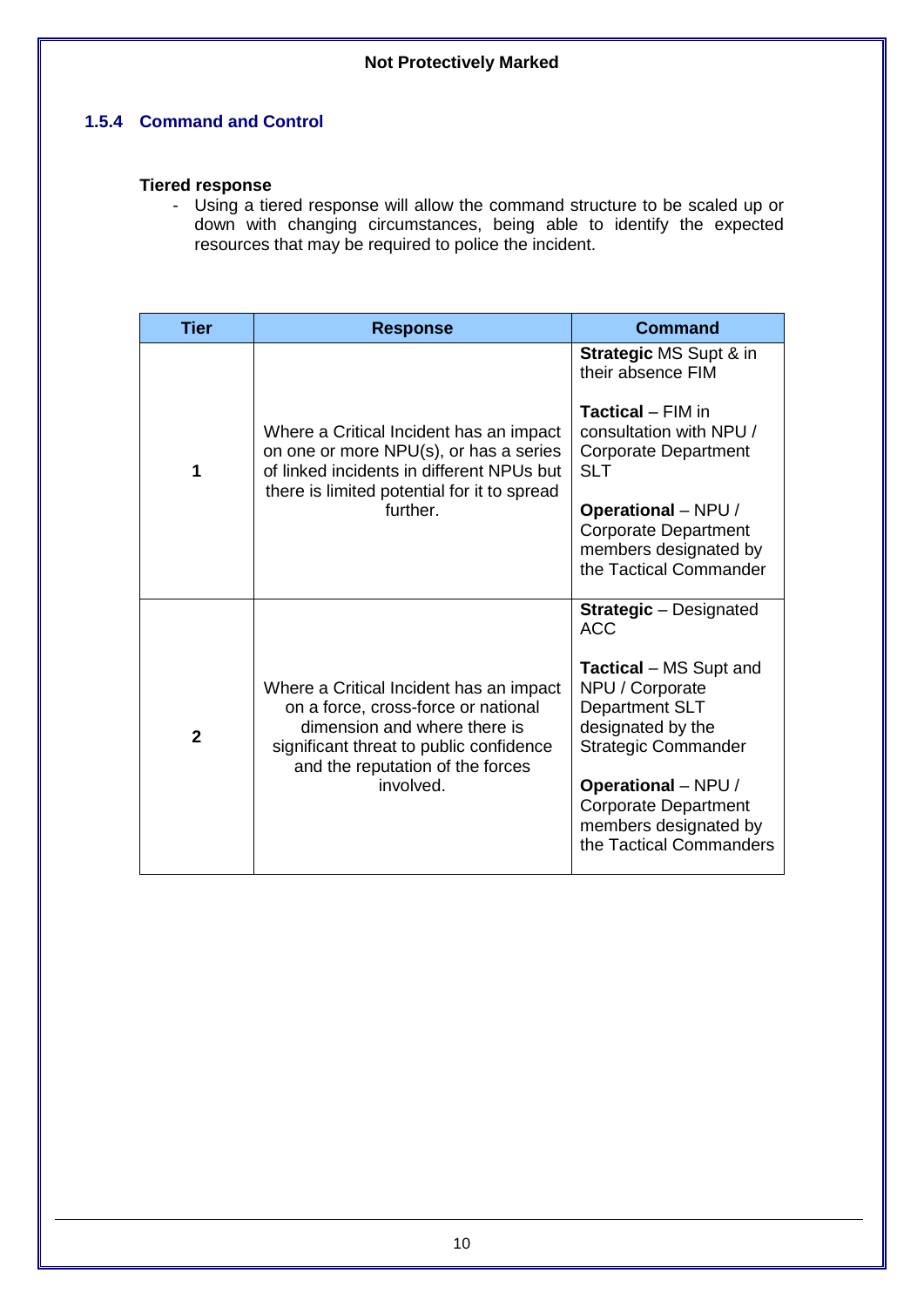# **2 ROLES AND RESPONSIBILITIES**

<span id="page-10-0"></span>This section highlights roles and responsibilities that would be expected to be involved in the identification and management of a Critical Incident.

| <b>Role</b>                                                                                  | <b>Responsibility</b>                                                                                                                                                                                                                                                                                                                                                                                                                                                                                                                        |  |  |
|----------------------------------------------------------------------------------------------|----------------------------------------------------------------------------------------------------------------------------------------------------------------------------------------------------------------------------------------------------------------------------------------------------------------------------------------------------------------------------------------------------------------------------------------------------------------------------------------------------------------------------------------------|--|--|
| <b>Initial Identifying</b><br><b>Officer</b>                                                 | Identify if the incident has any identified features<br>within the Critical Thinking Matrix (Section 1.5)<br>whilst considering the following questions;<br>• What am I dealing with?<br>• What might develop?<br>• What the impact of the incident or police<br>response may be.<br>When identifying an incident that may escalate or<br>be a critical incident liaise with an officer of the<br>rank of Inspector or above.<br>Ensure the creation of an Oasis incident log with<br>full details and actions taken.                        |  |  |
| <b>Declaring Officer</b>                                                                     | The declaring officer must be of the rank of<br>Inspector or above.<br>Liaise with the initial identifying officer and gather<br>all relevant information to gain a full overview of<br>the incident.<br>Decide if the incident is to be designated critical,<br>liaise with the MS Supt and in their absence, FIM.<br>Ensure that the incident is correctly Tiered within<br>the OASIS Command and Control system with a<br>full rationale for the decision making, ensuring the<br>log is switched to the Force Contact Duty<br>Inspector. |  |  |
| <b>Mission Support Supt</b><br>& in their absence<br><b>Force Incident</b><br><b>Manager</b> | Consult with the declaring officer to ensure the<br>incident has been correctly declared and tiered.<br>Inform the ACC in the event of any incident being<br>graded Tier 3.<br>In the event of the Critical Incident being declared<br>and being a result of a crime, inform the Force<br>Criminal Investigation Department (CID) Duty<br>Superintendent.                                                                                                                                                                                    |  |  |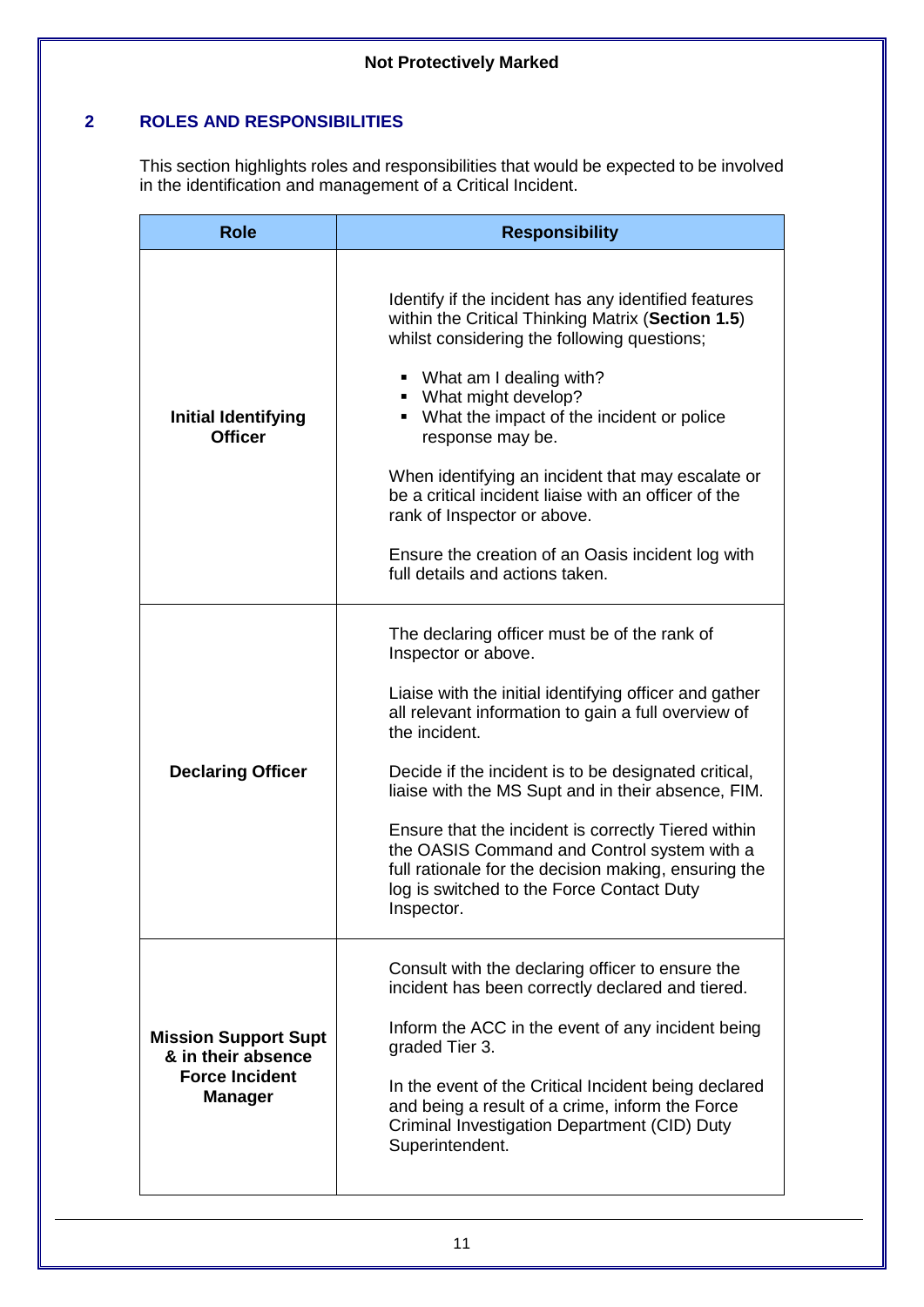| <b>Role</b>                                          | <b>Responsibility</b>                                                                                                                                                                                                                               |  |  |
|------------------------------------------------------|-----------------------------------------------------------------------------------------------------------------------------------------------------------------------------------------------------------------------------------------------------|--|--|
|                                                      | Ensure that all updates and rationale within a<br>Critical Incident are entered into the incident log.<br>Ensure that Tiered response has been inputted<br>into the incident log.                                                                   |  |  |
| <b>Contact Centre</b>                                | Ensure that the incident is switched to the Force<br>Contact Duty Inspector.                                                                                                                                                                        |  |  |
|                                                      | Identify if an Action Information Management<br>System (AIMS) package exists that may support<br>the response to the incident and activate it.                                                                                                      |  |  |
| <b>Force Contact Centre</b><br><b>Duty Inspector</b> | Ensure the MS Supt & in their absence FIM<br>has been informed in the event of a Critical<br>Incident being declared.                                                                                                                               |  |  |
|                                                      | Inform corporate communications department<br>through contact procedures.                                                                                                                                                                           |  |  |
| <b>Assistant Chief</b><br><b>Constable (ACC)</b>     | The duty ACC will undertake duties of Strategic<br>Commander if identified as being required. <sup>14</sup>                                                                                                                                         |  |  |
|                                                      | Consider the demands on the Senior Investigating<br>Officer (SIO), and who is best placed to meet<br>those demands so that the appropriate<br>appointment is made. <sup>15</sup>                                                                    |  |  |
| <b>Investigation Duty</b>                            | Allocate most suitably trained Senior Investigating<br>Officer (SIO).                                                                                                                                                                               |  |  |
| <b>Superintendent</b>                                | Record rationale for SIO allocation within duty<br>Superintendents policy document.                                                                                                                                                                 |  |  |
| Corporate<br><b>Communications</b>                   | Monitor social media to assist in the assessment of<br>community tension and feed information through<br>the Mission Support Unit, to the MS Supt & in their<br>absence FIM, or Tactical Commander, in line with<br>Corporate Communications plans. |  |  |
|                                                      | Formulate a media strategy in conjunction with<br>Strategic Commander to assist with the release of<br>relevant information to the media and public about<br>a Critical Incident.                                                                   |  |  |

<sup>&</sup>lt;sup>14</sup> See Gold Activation Guidance Document,

-

http://intranet2/content/A\_OCU/IEM/Emergency\_planning/Forcewide\_Plans/Gold\_Activation\_V2.0.pdf.

<sup>&</sup>lt;sup>15</sup> Recommendation from Sir Ronnie Flanagan's report into Operation Fincham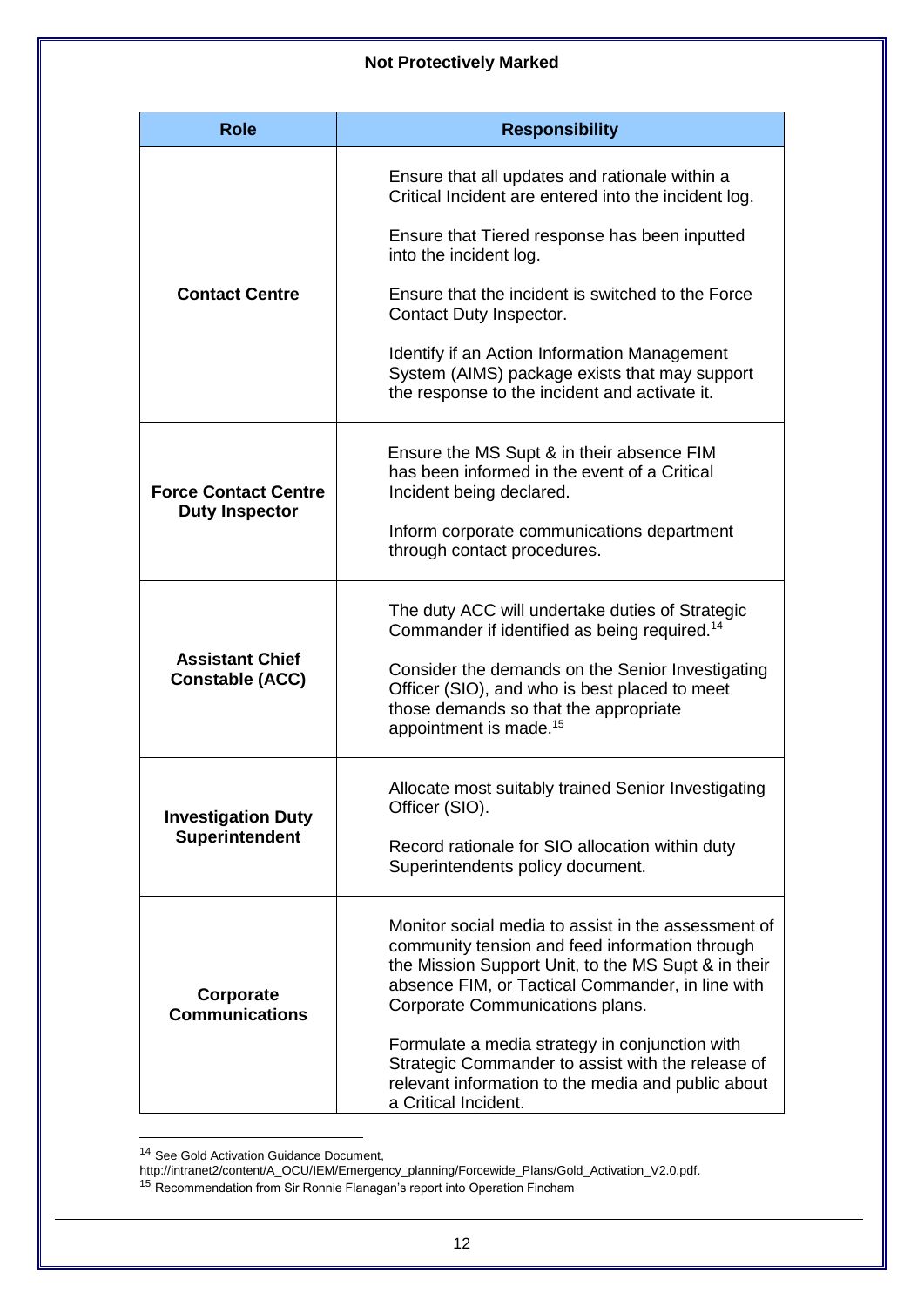# <span id="page-12-0"></span>**3 CRITICAL INCIDENT BACKGROUND**

#### **3.1 Types of Critical Incidents**

<span id="page-12-1"></span>Different types of incidents can become Critical. Often they are identified as high profile, serious or homicide related, but this is not always the case as any incident has the ability to escalate.<sup>16</sup>

#### **Anti-Social Behaviour or Hate Crime**

As with any Anti-Social Behaviour (ASB) incident whether hate related or not, if it is not managed effectively and is allowed to continue, may have the potential to escalate and develop into a critical incident.

Repeated ASB and Hate crime can occur over time which can compound the effect perceived by the victim, their family or the community, if the series is not identified early and mitigation put in place, this can quickly escalate into a critical incident.

#### **Pre Planned events**

Any event that is not planned sufficiently or involving attendees where tensions are high has the potential to escalate and may become a critical incident, especially if the police response is not sufficient.

The reputation of WMP can be seriously affected if a planned event is not managed sufficiently and results in disorder or injury to the public, failure to plan and obtain an accurate intelligence or tension assessment can result in an event becoming a critical incident.

#### **Internal Incidents<sup>17</sup>**

There are occasions when internal incidents can seriously affect morale of staff or the actions of a group or individual may have a serious effect on the reputation and public's perception of WMP, these could become critical incidents.

The actions of WMP employees on or off duty and the following media approach can have a serious effect on both the internal community of the organisation or the reputation of WMP held by the public, early identification and mitigation is imperative to prevent escalation of such an incident.

# <span id="page-12-2"></span>**3.2 What is a Critical Incident?**

-

There are three identified characteristics of Critical Incidents:<sup>18</sup>

- Police response;
- Community impact:
- <span id="page-12-3"></span>■ Decision making.

 $16$  These are examples of types of incident and this list is not exhaustive

<sup>&</sup>lt;sup>17</sup> College of Policing, APP Contents, Critical Incident Management, types of critical incidents

<sup>&</sup>lt;sup>18</sup> College of Policing, APP Contents, Critical Incident Management, types of critical incidents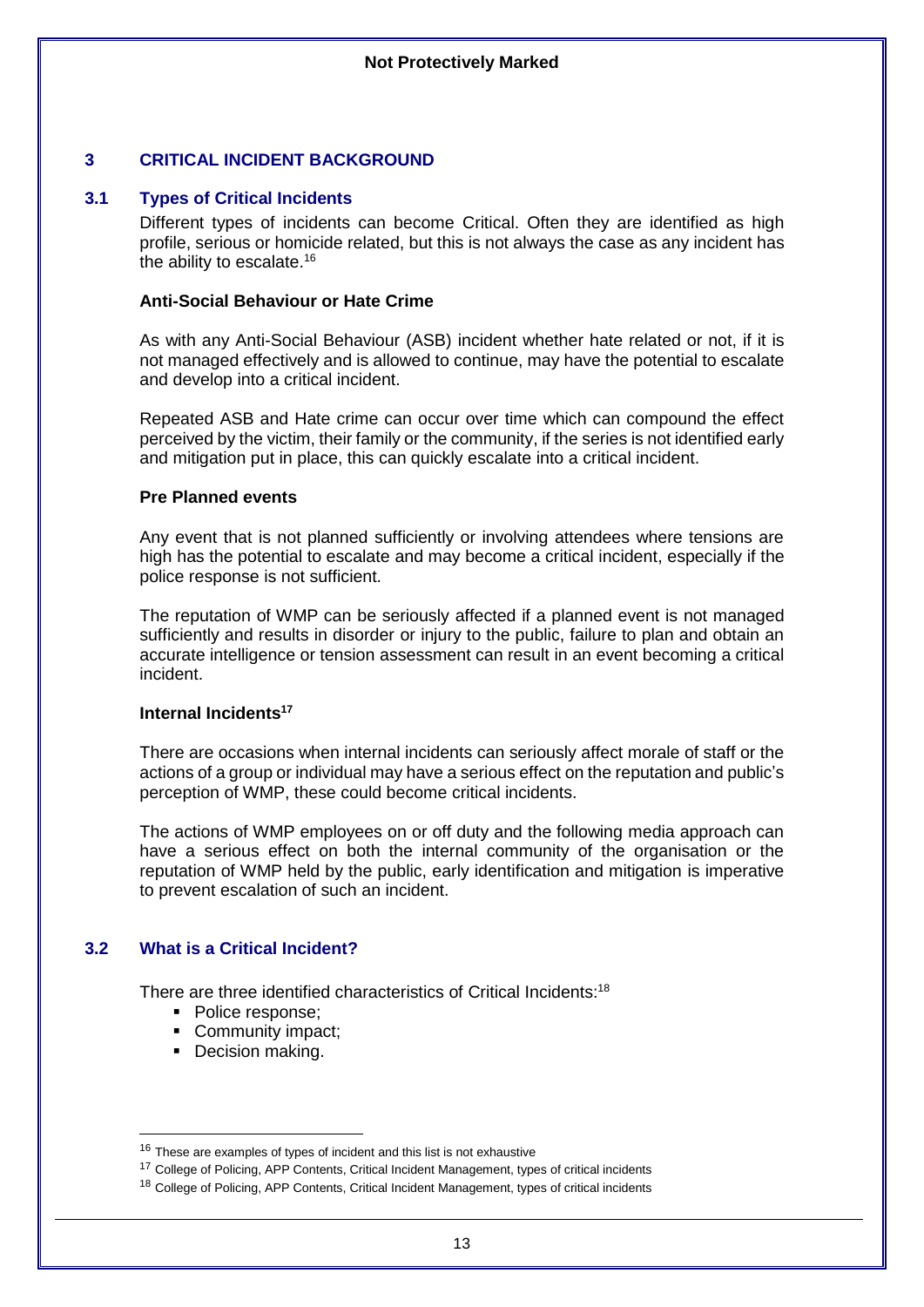# **3.2.1 Police response**

When the police fail to respond and deliver the service that is expected of them by the victim, their family or a community, and raising tension levels are not identified and sufficiently managed then a Critical Incident has the potential to occur.

Alternatively when the police response is not proportionate to the incident, tactics may be seen as heavy handed by the community which may cause an increase in community tension and a reduction in the reputation of WMP.

# **3.2.2 Community Impact**

<span id="page-13-0"></span>Any incident has the potential to have an impact on a community group dependant on the circumstances of the incident and group it is connected to.

Community Tension and Cohesion should be considered on a daily basis at operational level during Daily Thrive Review Meetings (TRM). This will ensure that critical incidents are managed effectively and significant changes in tension levels are assessed.<sup>19</sup>

# **3.2.3 Decision Making**

<span id="page-13-1"></span>In order to prevent, identify and deal with a critical incident, the correct decision must be made. The wrong decision or failure to act has the potential to further escalate an incident.

It is important that all of the relevant information is gathered and assessed before making a timely, justifiable and accountable decision, as per the Joint Decision Model (JDM) (appendix A).

Risks and benefits must be assessed when making decisions, considering at every stage of any wider impact.

# **3.2.4 Critical Incident Areas:**

<span id="page-13-2"></span>The police response, community impact and decision making must be considered in any response to a critical incident in order to resolve the issues that have enabled it to escalate. Each of the three characteristics can equally be affected by the following compounding factors:

- Assumption Stereotyping;
- Decision Making;
- Family and Community;
- Procedures;
- Management.

(For more information see **Appendix D**)

# **3.3 Critical Incident Phases**

 $\overline{a}$ 

<span id="page-13-3"></span>Irrespective of who the victim or community is, the police response to the Critical Incident must always adhere to the phased approach (see Appendix F for more detail)

The three phases to Critical Incident Management are:

• Preparing (Section 3.3.1);

<sup>19</sup> ACPO Community Tension Intelligence Process from Local to National pg 7, Sec 3.11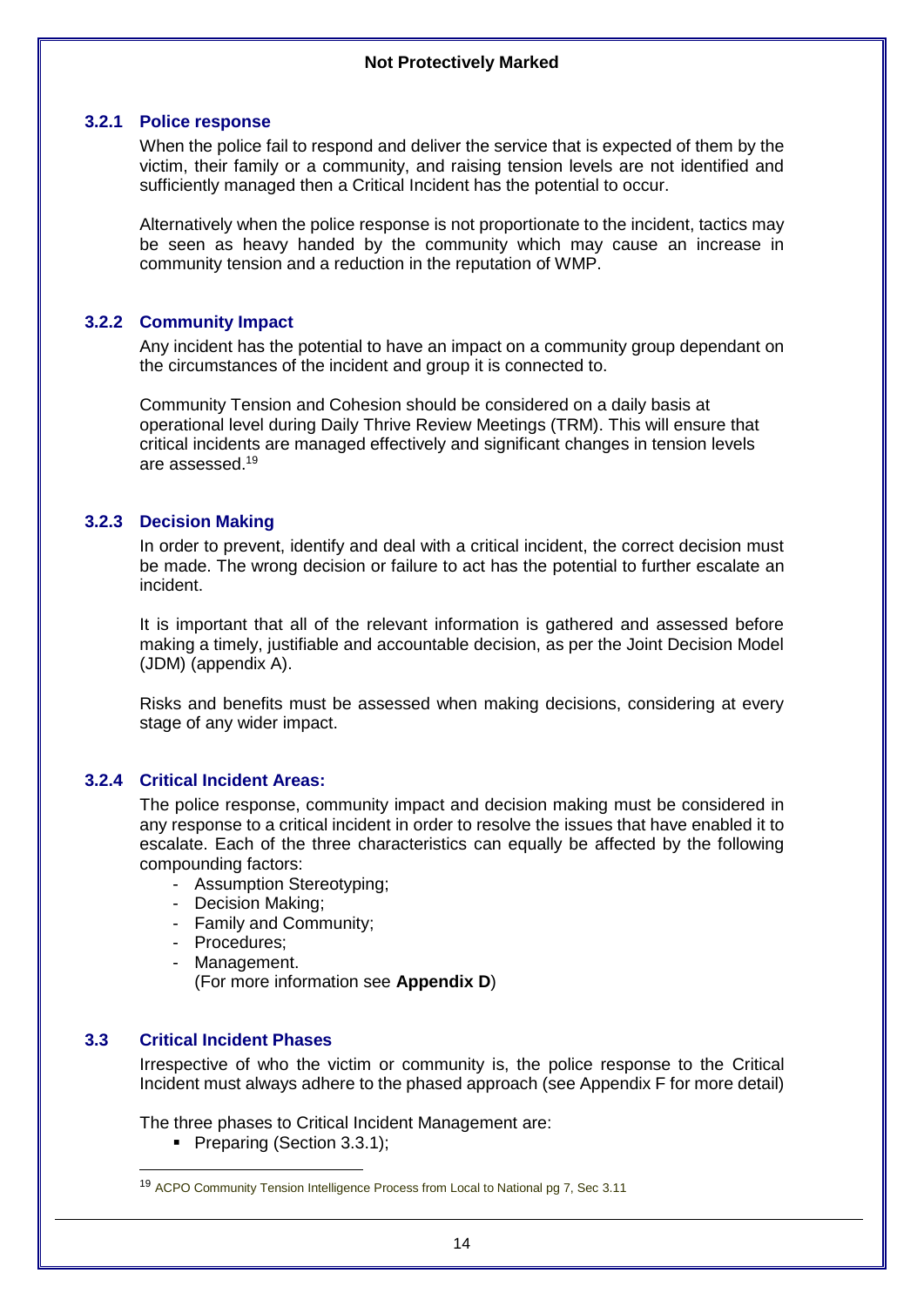- Managing Critical Incidents (Section 3.3.2);
- Restoring public confidence (Section 3.3.3).

# **3.3.1 Preparing<sup>20</sup>**

<span id="page-14-0"></span>There are a number of key elements that are fundamental to preparing for the management of a Critical Incident. These include: (See **Appendix E** for further detail)

# **Leadership**

Effective leadership is key to management of resources and incidents, poor leadership can have a detrimental effect on the resolution of an incident.

# **Policy and Processes**

Effective planning processes and policies can ensure that procedure and tasks are adhered to which can go some way to managing incidents when they occur and preventing escalation into Critical Incidents.

# **Operational Risk Management**

Managing risk correctly is potentially the most important way of negating the potential for an incident to become critical, the JDM should be considered when managing any risk and consideration of the nationally recognised risk principles. (See Appendix A and B)

The NPCC Community Tension Policy, which includes a risk grading process and a Community Tension Summary document, should be used to monitor community tension on a daily basis through the TRMs, Local Tactical Delivery Boards and Shared Accountability Forums.

# **Critical Incident Training**

Critical Incident training is to be delivered to staff, appropriate to their role, providing them with a clear understanding of the concepts and terminology of Critical Incident Management, Learning and Development have a number of training inputs that incorporate Critical Incident recognition and management, specific commanders courses also provide inputs into command of Critical Incidents.<sup>21</sup>

# **Partnership and Resources**

-

Successful policing depends on building positive relationships with the public and Key Individual Network (KIN) and other community groups prior to the occurrence of a Critical Incident.

It is important to build relationships with community groups in order to assess tension levels and enable communication channels to both deliver and obtain information.

It is increasingly difficult to establish these relationships following a Critical Incident, which can have an adverse effect on public perception and tension levels if not already in place.

<sup>&</sup>lt;sup>20</sup> College of Policing, APP Contents, Critical Incident Management, phase 1 preparing for critical incidents

 $21$  Full training list available from Learning and Development Website on intranet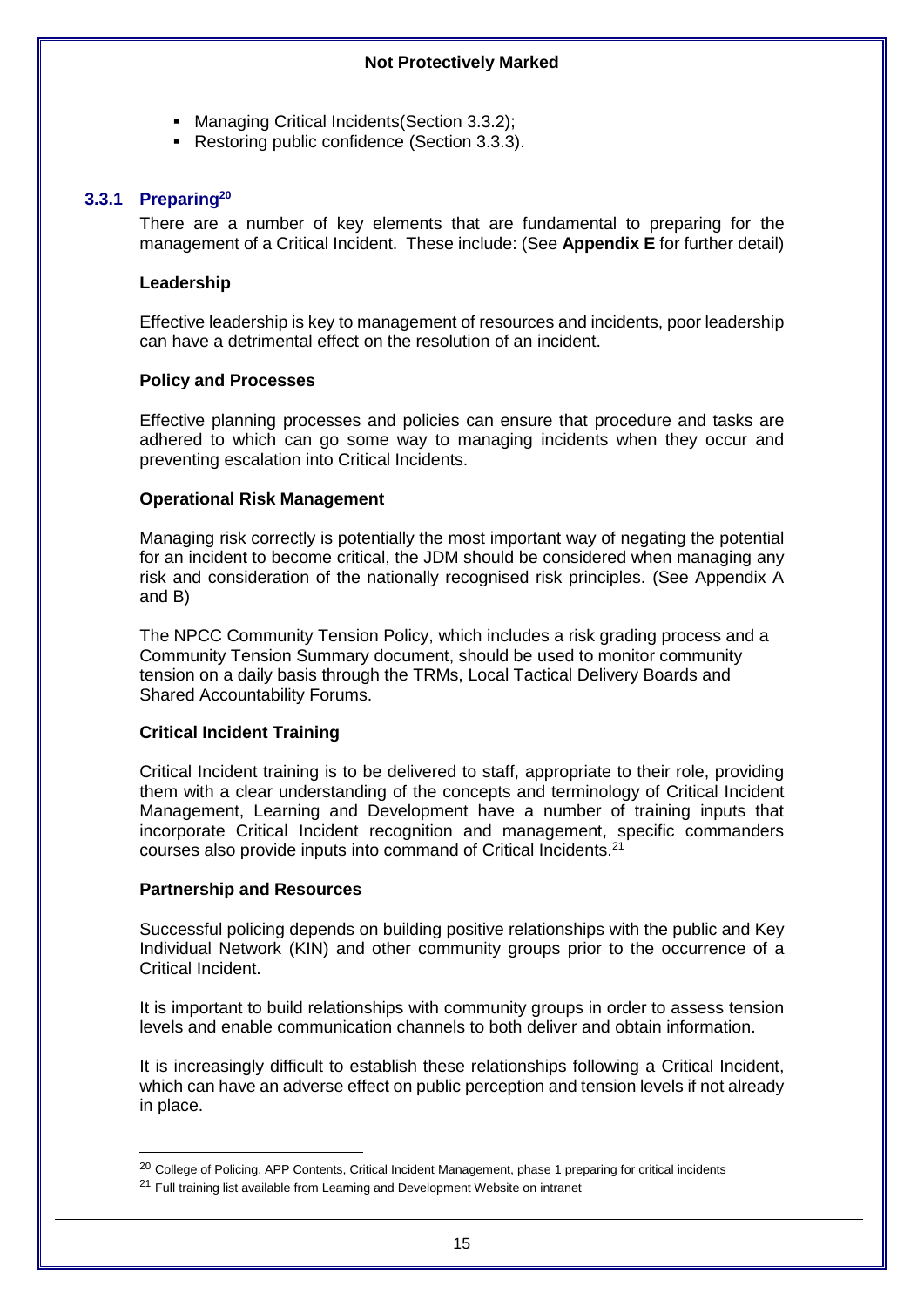# **3.3.2 Managing a Critical Incident**

<span id="page-15-0"></span>Whilst in all cases early identification of Critical Incidents is paramount, it is particularly important that we are more perceptive to incidents that initially may not be considered as critical, but when the local / individual context is fully considered, these can have a long term impact on community confidence if early intervention is not undertaken. **Appendix E**

Considerations should be given to:

- Needs of the victim, their family and the community;
- Open and transparent media and communication strategies;
- Ensuring that a Critical Incident receives ongoing monitoring to ensure the effective and appropriate use of resources.

In order for a Critical Incident to be resolved efficiently, successful management will be required; this will involve ensuring that identification is made as early as practicable and that any impact or risk is identified.

If the person raising the concern is a victim or family member of someone who has been killed or injured, they may be particularly vulnerable. In these cases, it may be appropriate to provide a level of victim care through a named contact or FLO.

# <span id="page-15-1"></span>**3.3.3 Restoring Public Confidence**

Communicating with the public, being open and transparent is paramount to ensuring that WMP can build or maintain public confidence. Once public confidence is affected or reduced, steps must be made to rebuild this.

The key principle to restoring public confidence is to be transparent and ensure that the issues raised are dealt with.

A number of considerations should be made including, the reason why public confidence has been lost, the level of community tension, early identification of potential damage to public confidence and ensuring that any complaint has a proportionate response.

If it is immediately clear that the police response was inadequate, it may be appropriate to make an early apology on behalf of the force.

- This can be a commitment to identify and address the issues that caused the loss of confidence.
- A verbal apology via the FLO or
- A public apology via the media.

Identifying what caused the problem can help to determine the best way to restore public confidence.

# <span id="page-15-2"></span>**3.4 Post Incident Procedures**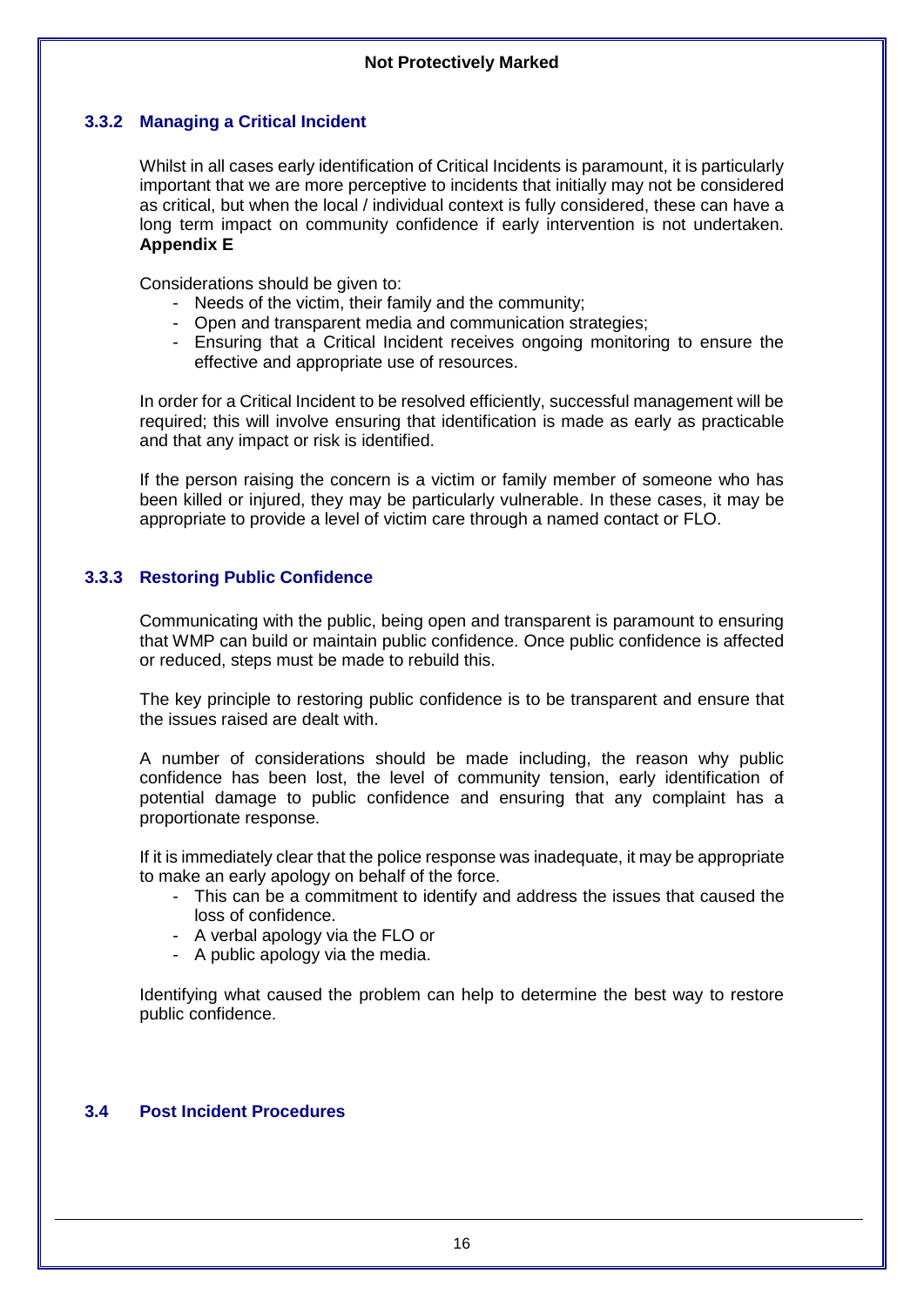Post incident procedures involve the formal, independent review of police operations by a relevant investigative authority and should commence when an incident, operation or Critical Incident:

- Has the potential to cause or has been identified to have caused serious damage to confidence in policing;
- Has resulted in death or serious injury;
- Has revealed failings in command;
- Where the police actions may have caused danger to the officers or the public.

The following are a number of options or actions that should be considered following a Critical Incident, these may aid in identifying good practice and equally areas for development.

#### **Community Engagement**

This is defined as the process of enabling citizens and communities to participate in policing at their chosen level, ranging from providing information and reassurance, to empowering them to identify and implement solutions to local problems and influence strategic priorities and decisions.<sup>22</sup>

WMP community partnerships teams and neighbourhood teams engage with the community through Police and Communities Together Meetings and KIN groups in order to full fill this level of engagement.

The Intelligence Department monitors community tension and through the Community Tension Summary documents, identifying how communities feel and the impact of the incident on the community.

An investigation should be commenced at the earliest opportunity. The investigation must keep the parties involved up to date with the progress of the enquiry.

# **Independent Police Complaints Commission (IPCC) Referral**

Mandatory referrals to the Independent Police Complaints Commission (IPCC) must be made in cases which result in death or serious injury.

Cases that reveal failures in command, have caused danger to the public, or are in the public interest should be voluntarily referred.

Following any incident but particularly Critical Incidents, any police force may voluntarily refer the incident to the IPCC for an independent review of the operational performance.

#### **Independent Advisory Group (IAG)**

<sup>&</sup>lt;sup>22</sup> College of Policing, APP Contents, Critical Incident Management, phase 2 managing critical incidents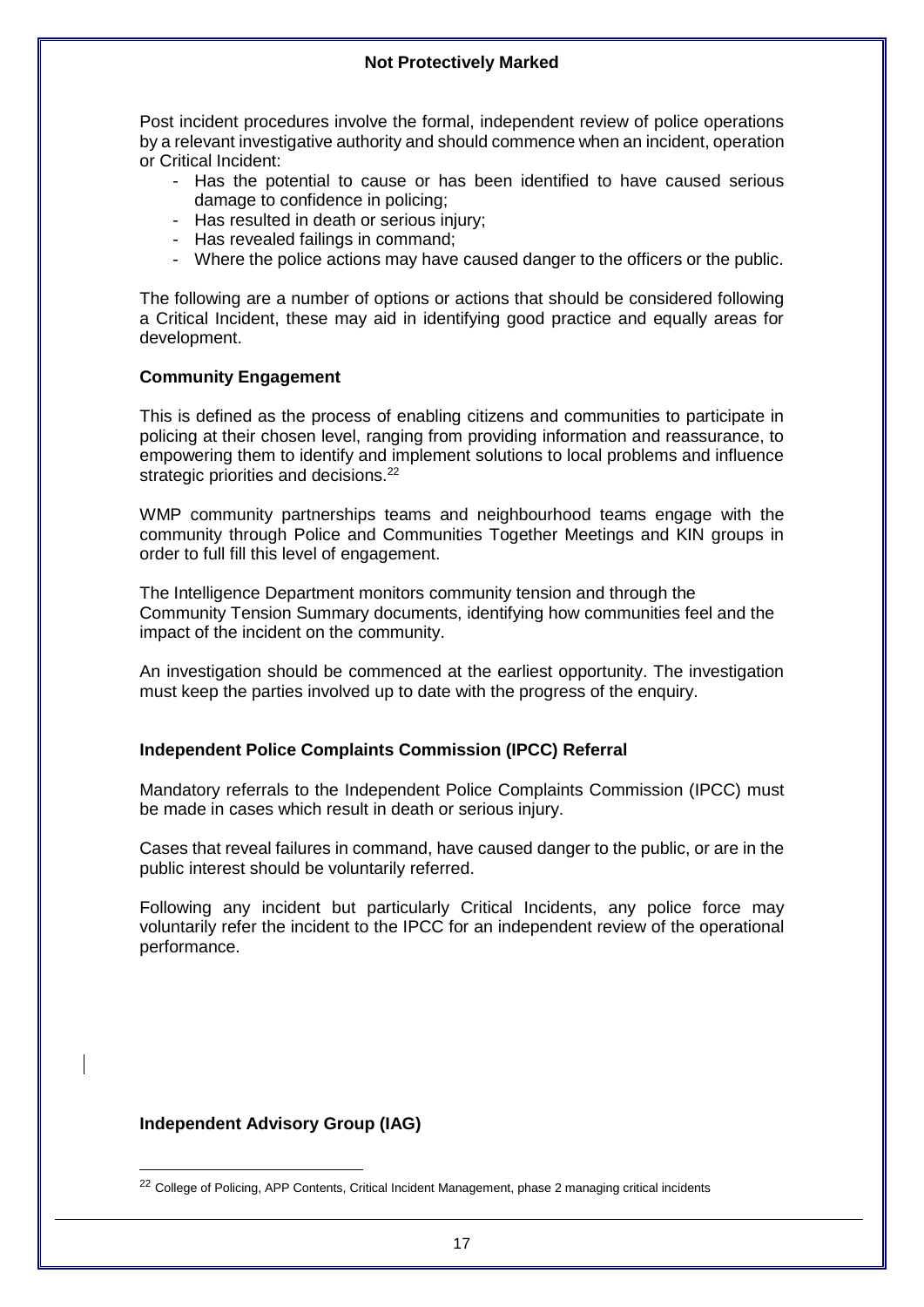The use of IAGs improves communications through consultation and enables direct engagement with the community.

IAGs are seen to be a critical friend to the police service and can provide a real time critical appraisal of police actions.

The use of IAGs can be a positive step in improving transparency.

IAGs can be compiled by KIN or other community members to assist the police in direct engagement.

# **Public Inquiry**

Following a Critical Incident, there is potential that due to the media or public interest there may be a number of questions asked in relation to the police response, this may result in a public inquiry being requested.

Public inquiries do not occur without warning; there may have been a history of dissatisfaction which could have extended over years. In the majority of cases the matter would have generated wide public interest with comprehensive, and often critical, press coverage. A number of interventions may have taken place but interested parties may still feel that the only way to resolve outstanding questions to issues is by a full independent inquiry, open to public scrutiny.

#### **Peer review**

A peer review is identified as good practice, where a similar geographical force investigates the processes and actions taken during the management of the critical incident.

A peer review can be requested during or following a Critical Incident. An invite can be made of operational counterparts from similar, specialist or neighbouring forces to evaluate operational performance<sup>23</sup>.

# <span id="page-17-0"></span>**4 CONSIDERATIONS**

# <span id="page-17-1"></span>**4.1 Record Keeping**

 $\overline{a}$ 

Contact Centre staff must ensure that the Oasis incident log is updated with the rationale for Tiered response, resources allocated to the incident and that before closing a full update, crime reference numbers and debrief requests are added.

Officers should ensure that their decision making is recorded, this may be by way of a MK25 policy document, pocket note book, OASIS log entry or witness statement, to ensure adherence to an auditable and transparent process.

Decision logs and policy documents are not just about protecting the organisations reputation. They should provide an open, honest and accurate account, and where necessary, determining the impact of the police response.

<sup>23</sup> **Note:** This action is recognised within the "Report on the investigation by Cambridgeshire Constabulary into the murders of Jessica Chapman and Holly Wells" by Sir Ronnie Flanagan as being "good policing practice", although is not normally taken, until, after 28 days have elapsed.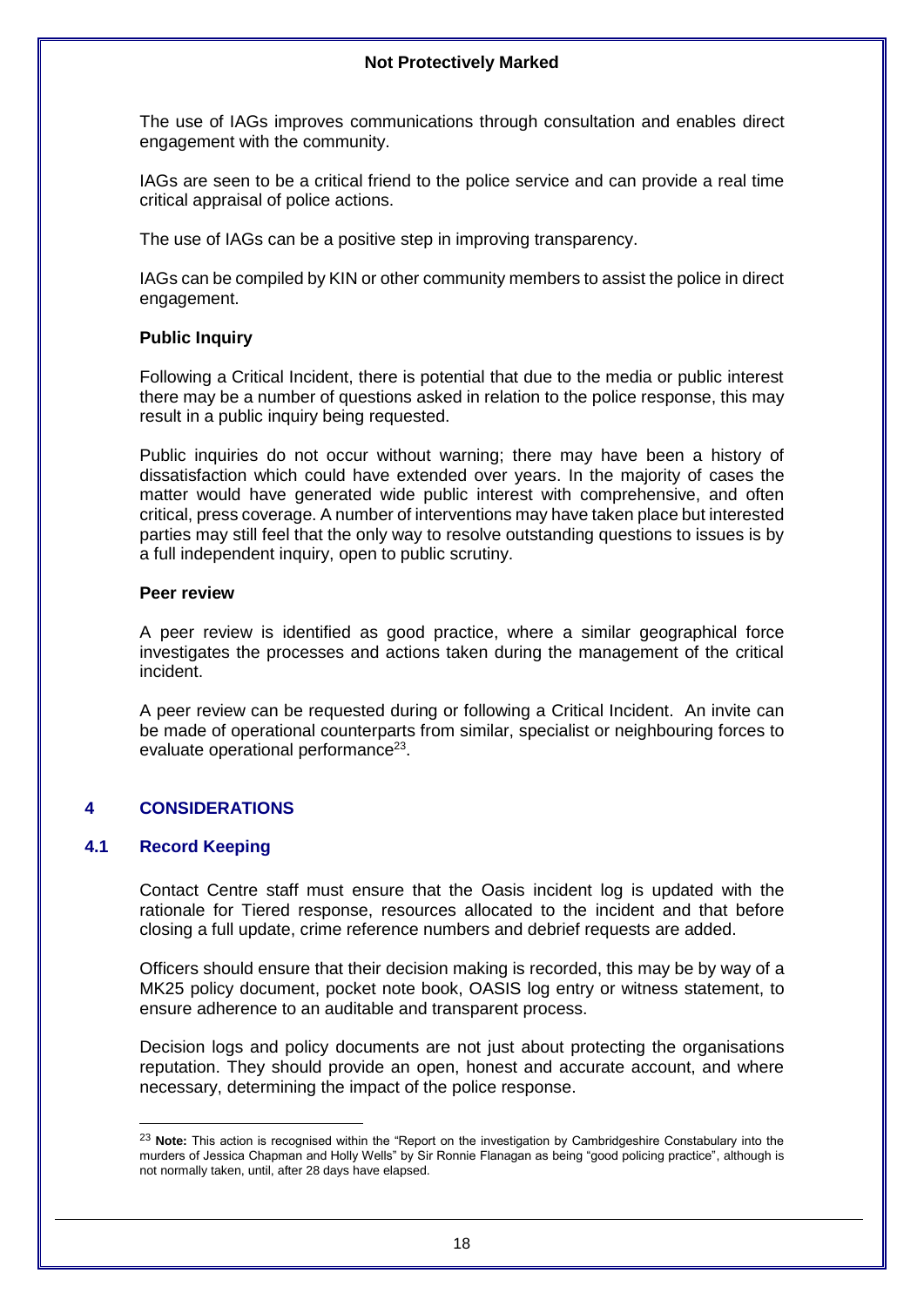<span id="page-18-0"></span>This should be done as a matter of routine within WMP. Particularly through the various stages of the incident through the JDM (see Appendix A)

# **4.2 Debriefing**

<span id="page-18-1"></span>On stand down of a response to a critical incident all officers and staff deployed should be debriefed.

# **4.2.1 Post Incident Review**

A post-incident review should be undertaken as appropriate to look at the WMP response to an incident. This may be based on an official force structured debrief or use the results from the hot debrief to inform the review process.

On completion a copy of this report should be sent to all departments with any actions within the report which need to be carried out to address any issues identified, this is governed by the review investigator but the responsibility to ensure the issues are address is with the department heads.

In the case of a Critical Incident it is recommended that a community impact assessment is undertaken to ensure that any impact on the community has been captured and managed.

# <span id="page-18-2"></span>**5 EQUALITY IMPACT ASSESSMENT (EQIA)**

The Policy has been reviewed against all protected characteristics in accordance with the Public Sector Equality Duty embodied in the Equality Act 2010. The policy has therefore been Equality Impact Assessed to show how WMP has evidenced 'due regard' to the need to:

- **Eliminate discrimination, harassment, and victimisation.**
- Advance equality of opportunity between persons who share a relevant protected characteristic and persons who do not share it.
- Foster good relations between persons who share a relevant protected characteristic and persons who do not share it.

<span id="page-18-3"></span>*Supporting* documentation *in the form of an EQIA has been completed and is available for viewing in conjunction with this Policy.<sup>24</sup>*

# **6 HUMAN RIGHTS**

<span id="page-18-4"></span> $\overline{a}$ 

This policy has been implemented and reviewed in accordance with that set out with the European Convention and principles provided by the Human Rights Act 1998. The application of this policy has no differential impact on any of the articles within the Act. However, failure as to its implementation would impact on the core duties of West Midlands Police and its partners, to uphold the law and serve/protect all members of its community (and beyond) from harm.

# **7 FREEDOM OF INFORMATION (FOI)**

<sup>24</sup> Available on equip policy portal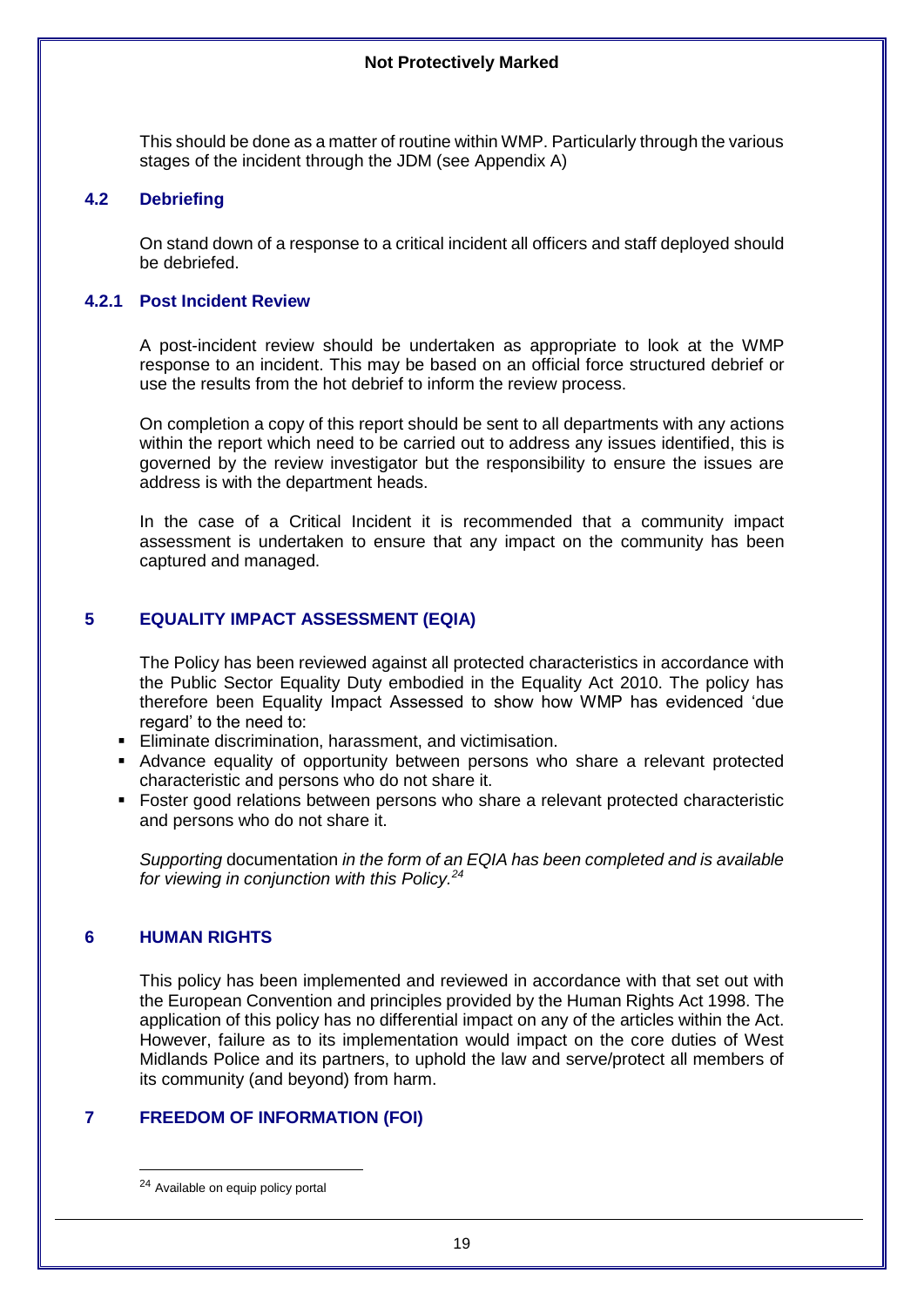<span id="page-19-0"></span>Public disclosure of this policy document is determined by the Force Policy Coordinator on agreement with its owner. Version 1.7 of this policy has been GPMS marked as Not Protectively Marked.

Public disclosure does not automatically apply to supporting Force policies, directives and associated guidance documents, and in all cases the necessary advice should be sought prior to disclosure to any one of these associated documents.

| Which exemptions apply and to  | <b>Whole</b> | Section |
|--------------------------------|--------------|---------|
| which section of the document? | document     | number  |
|                                |              |         |

# **8 PROMOTION / DISTRIBUTION AND MARKETING**

The following methods will be adopted to ensure full knowledge of the Policy:

- Publishing on force intranet and use of 'message of the day' identifying new policy in force.
- Distribution to MS Supts, FIMs, NPU and Corporate Department Inspectors
- <span id="page-19-1"></span>■ Published within the Equip Policy Portal.

# **9 REVIEW**

This policy will be reviewed in twelve months from sign off to ensure compliance and adherence to legislation.

In the event of a Critical Incident that identifies further process, receives external inquiry or review by IPCC, this policy will be reviewed to ensure any recommendations are included.

**CHIEF CONSTABLE**

# <span id="page-19-2"></span>**10 VERSION HISTORY**

| Version | Date | <b>Reason for Change</b> | <b>Amended/Agreed by</b> |
|---------|------|--------------------------|--------------------------|
|         |      |                          |                          |
|         |      | 20                       |                          |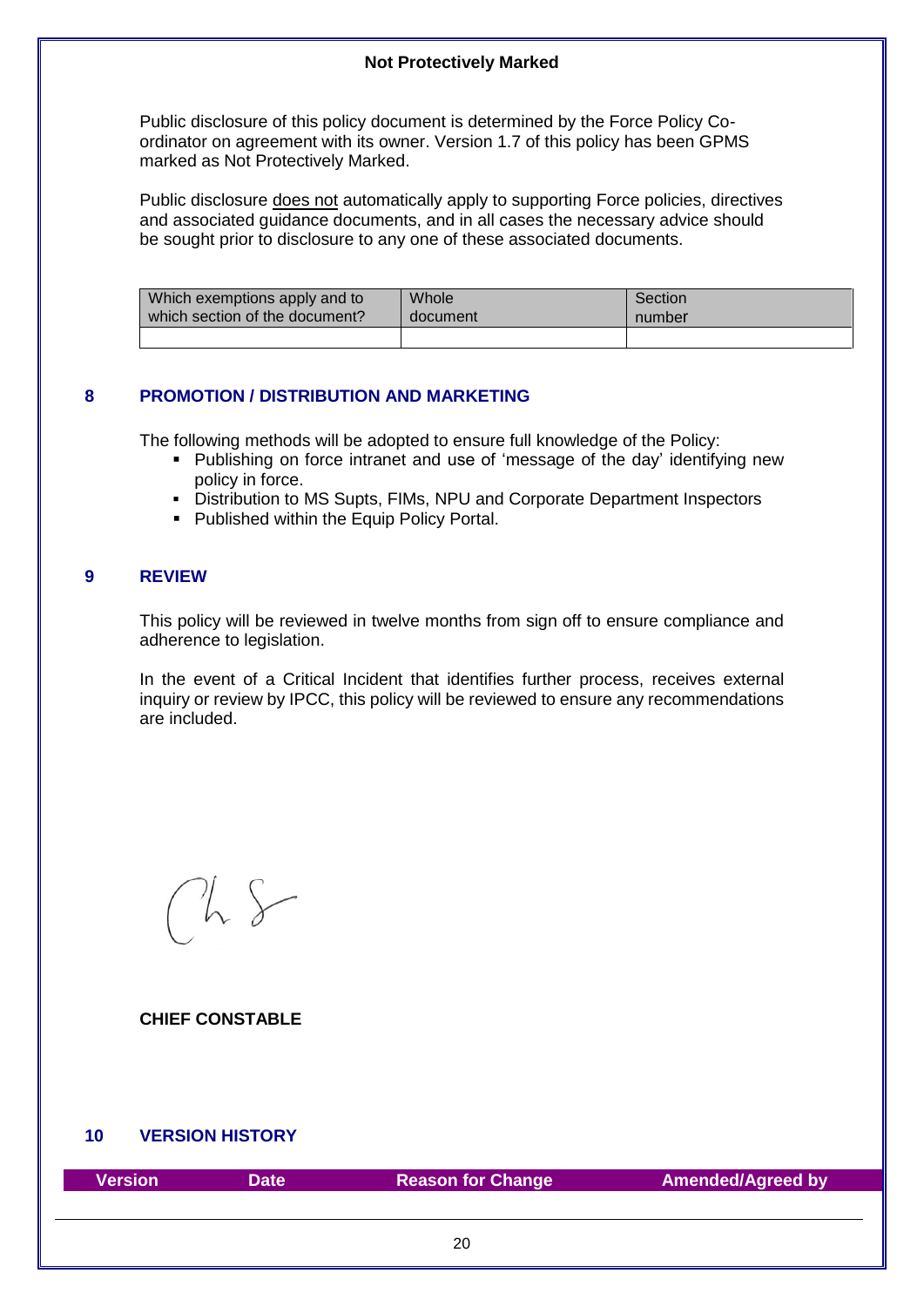| V1.0 | February 2011                      | Part One Order 09/2011<br>implemented                                                       | Part one order migrated into new<br>policy document by |
|------|------------------------------------|---------------------------------------------------------------------------------------------|--------------------------------------------------------|
| V1.1 | February 2012                      | <b>Initial Policy Document created</b><br>by                                                | Document not published,                                |
| V1.2 | 29th July 2013                     |                                                                                             |                                                        |
| V1.3 | 23 <sup>rd</sup> September<br>2013 |                                                                                             |                                                        |
| V1.4 | 23 <sup>rd</sup> September<br>2013 |                                                                                             |                                                        |
| V1.5 | 21 <sup>st</sup> October<br>2013   | Policy update following<br>consultation.                                                    |                                                        |
| V1.6 | 10th January 2014                  |                                                                                             |                                                        |
| V1.7 | 3rd march 2014                     | Introduction of JESIP<br>programme into WMP.                                                |                                                        |
| V1.7 | 15 <sup>th</sup> August 2014       | Code of Ethics added, Ops ref<br>No Added and CC signature,<br>slight formatting amendments |                                                        |
| V1.8 | November 2016                      | Reviewed due to WMP 2020<br>TS1 Go Live and amendments<br>a number of roles / functions     |                                                        |

# <span id="page-20-0"></span>**APPENDIX A JOINT DECISION MODEL**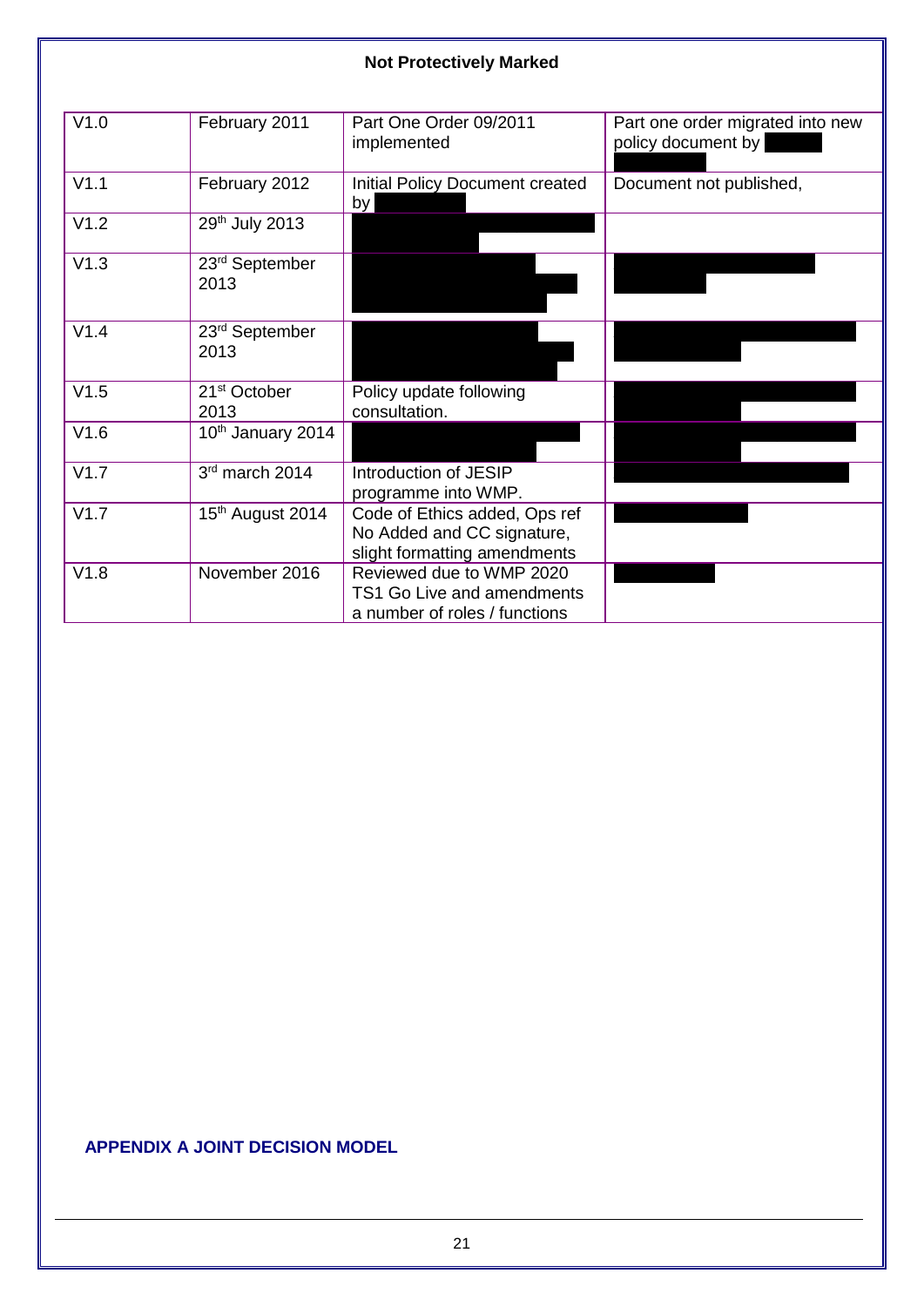The Joint Decision Model has six elements.

**Note:-** For more information see the JESIP Joint Doctrine: The Interoperability Framework plus also the Aide Memoir for commanders

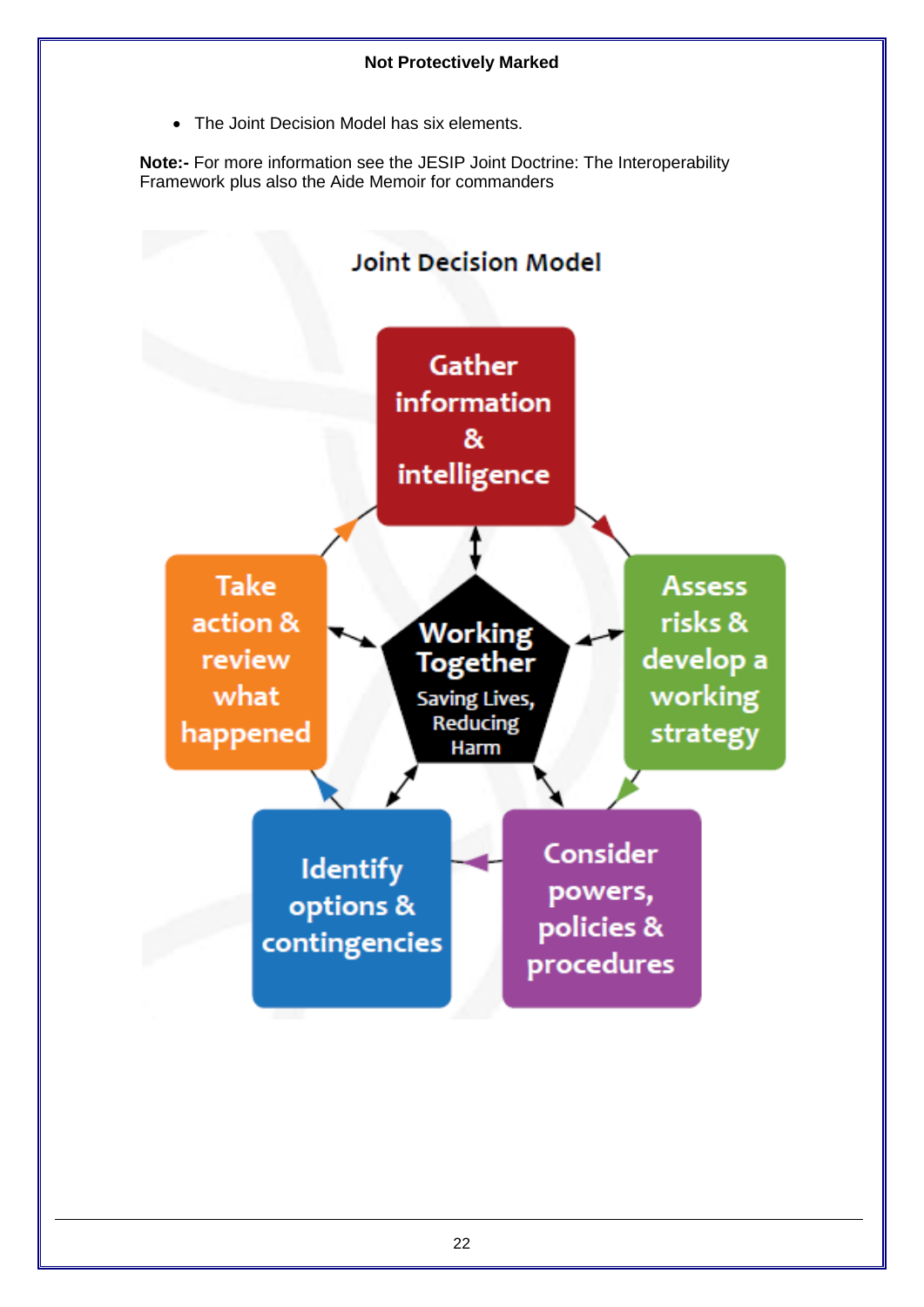# <span id="page-22-0"></span>**APPENDIX B UNDERSTANDING RISK**

# **JESIP - Achieving a Joint Understanding of Risk**

<span id="page-22-1"></span>Identification of hazards - individual agencies should identify hazards and then share appropriate information cross-agency with first responders and control rooms. Use METHANE to ensure a common approach.

Dynamic Risk Assessment - undertaken by individual agencies, reflecting tasks / objectives to be achieved, hazards identified and likelihood of harm from those hazards.

Identification of tasks - each individual agency should identify and consider the specific tasks to be achieved according to its own role and responsibilities.

Apply control measures - each agency should consider and apply appropriate control measures to ensure any risk is as low as reasonably practicable.

Multi-agency response plan - consider hazards identified and service risk assessments within the context of the agreed priorities for the incident. Develop an integrated multi-agency operational response plan.

Recording of decisions - record the outcomes of the joint assessment of risk, the identified priorities and the agreed multi-agency response plan.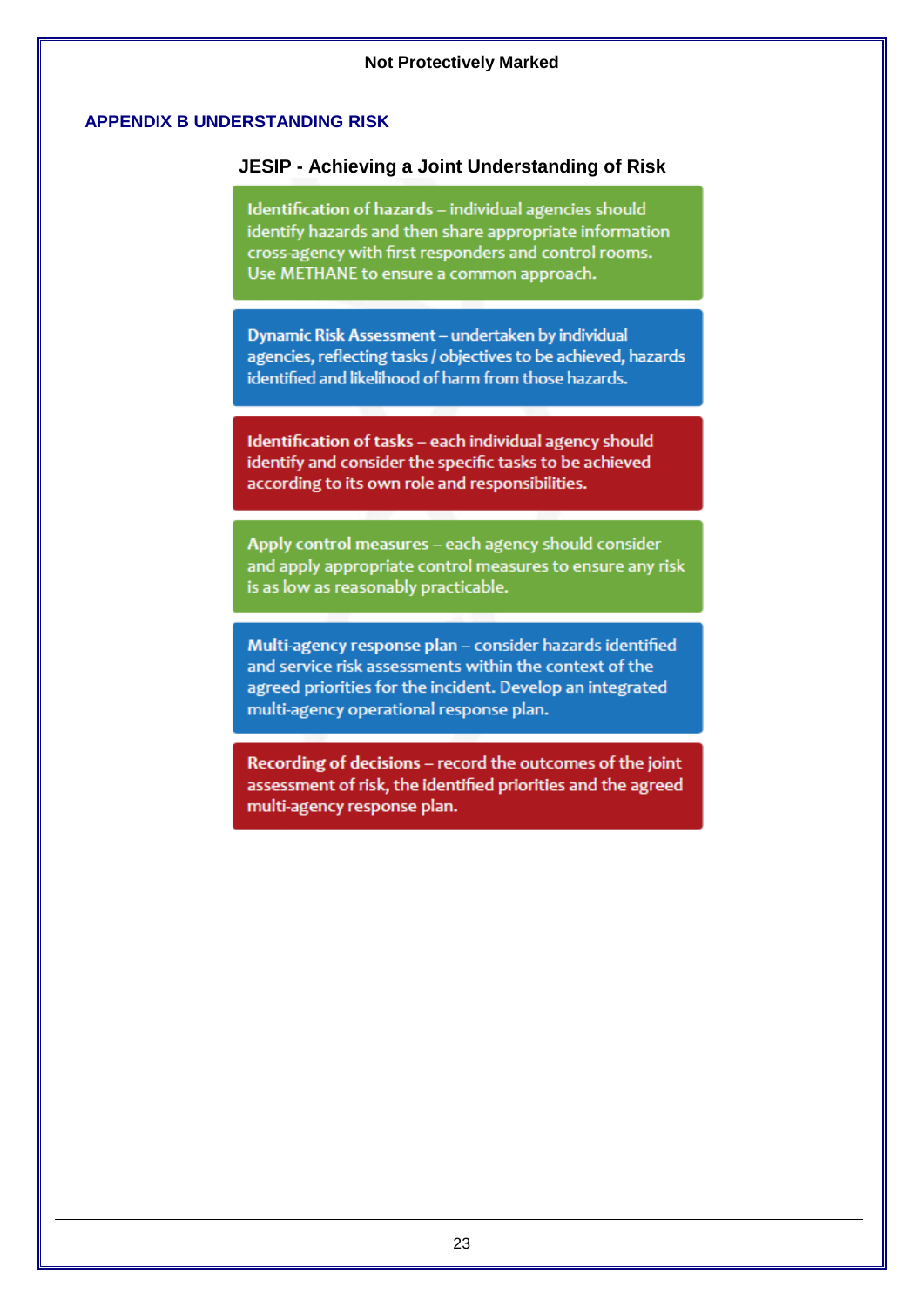# **APPENDIX C CRITICAL INCIDENT BACKGROUND**

#### **Anti-Social Behaviour or Hate Crime**

- Cases of Anti-Social Behaviour (ASB), when they are persistent or repeated, can collectively be determined as critical. Early recognition and management of the situation is paramount.
- Incidents of ASB can be of a minor nature initially but, as in the cases of Fiona Pilkington<sup>25</sup> and David Askew,<sup>26</sup> they have the potential to become serious Critical Incidents if not managed sufficiently.
- Hate crime and racist incidents, whether involving violence or not, have the potential to affect communities. They can be broadcast by media and can develop very quickly, and become of national interest. These incidents can have an effect on community tension and cohesion. Police forces therefore need to be prepared to react quickly so as not to compromise public trust and confidence<sup>27</sup>.

#### **Pre Planned events**

-

-

- Sporting events or other events where public order duties are undertaken have the potential to escalate into Critical Incidents if the effectiveness of the police response falls short of what is required by the event, or fails to take account of the needs of the community.
- The potential for a pre-planned event, particularly where emotions are high, to develop into disorder or violence cannot be underestimated. Where this does occur the quality of the police response may have a significant impact on public trust and confidence<sup>28</sup>.
- **Critical Incident Management should be included in the planning for events,** especially where:<sup>29</sup>
- There may be a history of tension between the local community and visitors<sup>30</sup>;
- There is intelligence which suggests disorder may be likely $31$ .
- NPU and Force Tension Summary Documents identify a current or likely tension $32$

<sup>&</sup>lt;sup>25</sup> College of Policing, APP Contents, Critical Incident Management, Types of Critical Incidents

<sup>&</sup>lt;sup>26</sup> These were both identified by the Independent Police Complaints Commission (IPCC) as being poorly managed in the early stages resulting in the escalation to critical status.

<sup>&</sup>lt;sup>27</sup> College of Policing, APP Contents, Critical Incident Management, Types of Critical Incidents identifies that A racist incident broadcast on the 'Big Brother' Television show, against Shilpa Shetty, was identified by the media with national and international interest. Hertfordshire constabulary were placed under intense pressure to act quickly and effectively. A failure to do this resulted in criticism, and undermined public confidence that the police were taking such behaviour seriously.

<sup>&</sup>lt;sup>28</sup> The London student protests evidenced this in November 2010, the police response heightened community concerns and undermined confidence in the ability of the police to prevent disorder (College of Policing, APP Contents, Critical Incident Management, Types of Critical Incidents)

<sup>&</sup>lt;sup>29</sup> College of Policing, APP Contents, Critical Incident Management, Types of Critical Incidents

<sup>30</sup> E.g., The Appleby horse fair in Cumbria

<sup>&</sup>lt;sup>31</sup> E.g. Prior to the EDL marches of 2010

<sup>32</sup> Located on intranet, Corvus documents within Intelligence pages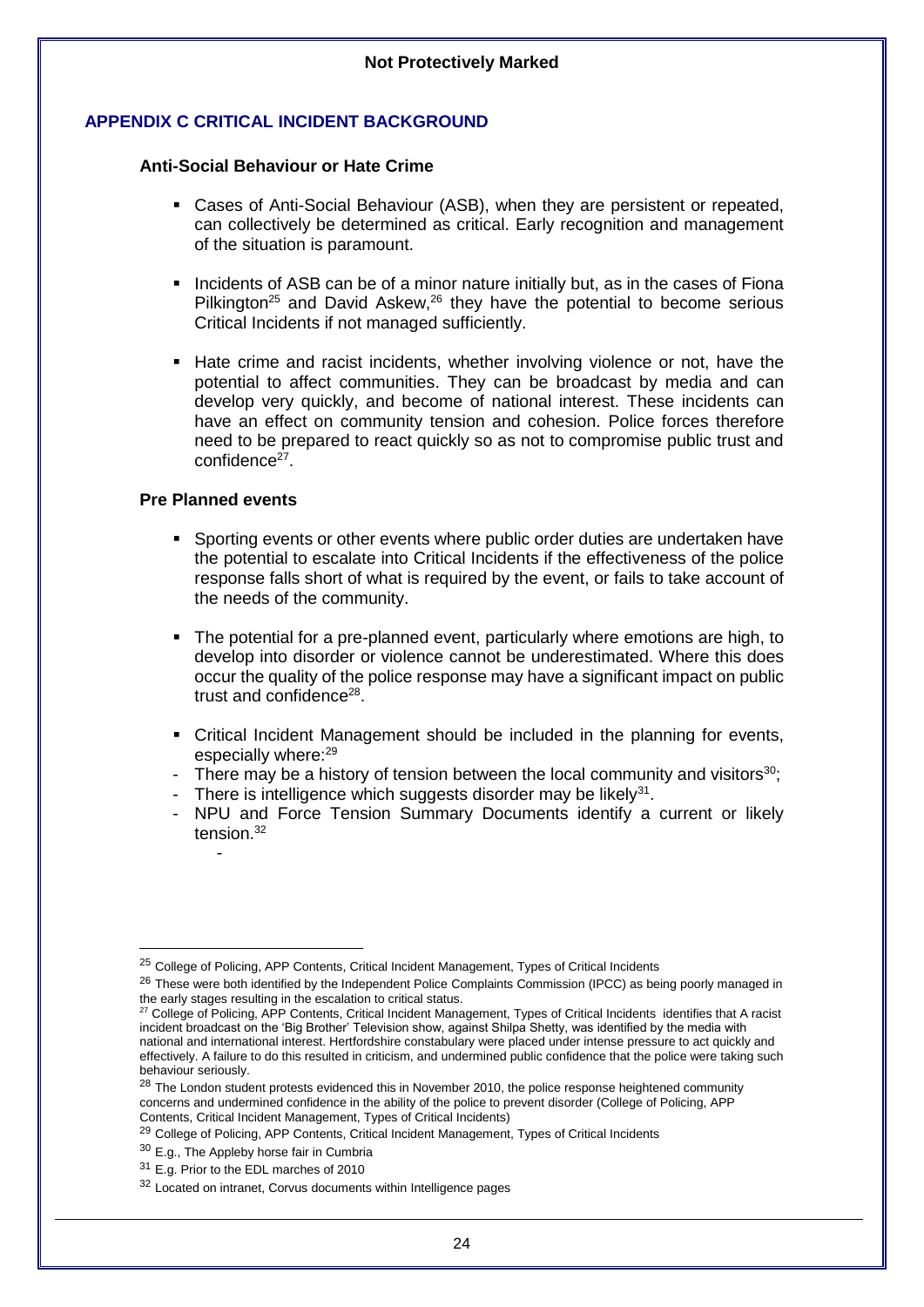#### <span id="page-24-0"></span>**APPENDIX D CRITICAL INCIDENT AREAS: 33**

**Assumption Stereotyping** - This includes allowing personal assumptions, perceptions and stereotyping to affect the mindset. Such views, unless challenged, can adversely influence the direction and/or the priority of an investigation.

**Decision Making** - Poor decision making, whether it is because of a lack of time, information, experience or flawed working methods, can have a significant impact on the progress and direction of an incident.

**Family and Community** - A failure to address the diverse needs of a victim, their family or the community may inadvertently alienate them or cause misunderstandings. Victim care and community engagement must recognise and be sensitive to individual needs and views. Community tension and cohesion should be measured and considered daily by way of Daily Thrive Review Meetings at operational level.<sup>34</sup>

**Procedures** - A lack of auditable record keeping will hinder the supervision and review of cases. It may also result in important information being lost to an investigation. If a public inquiry or other review is conducted, officers will be unable to recollect the decisions and actions they took, and why.

**Management** - Failure to manage, prioritise or delegate workloads efficiently will result in officers being swamped with unnecessary work. It will also hinder the progress of incidents.

-

<sup>33</sup> College of Policing, APP Contents, Critical Incident Management, types of critical incidents

<sup>34</sup> NPCC Community Tension Intelligence Process from Local to National pg 7, Sec 3.11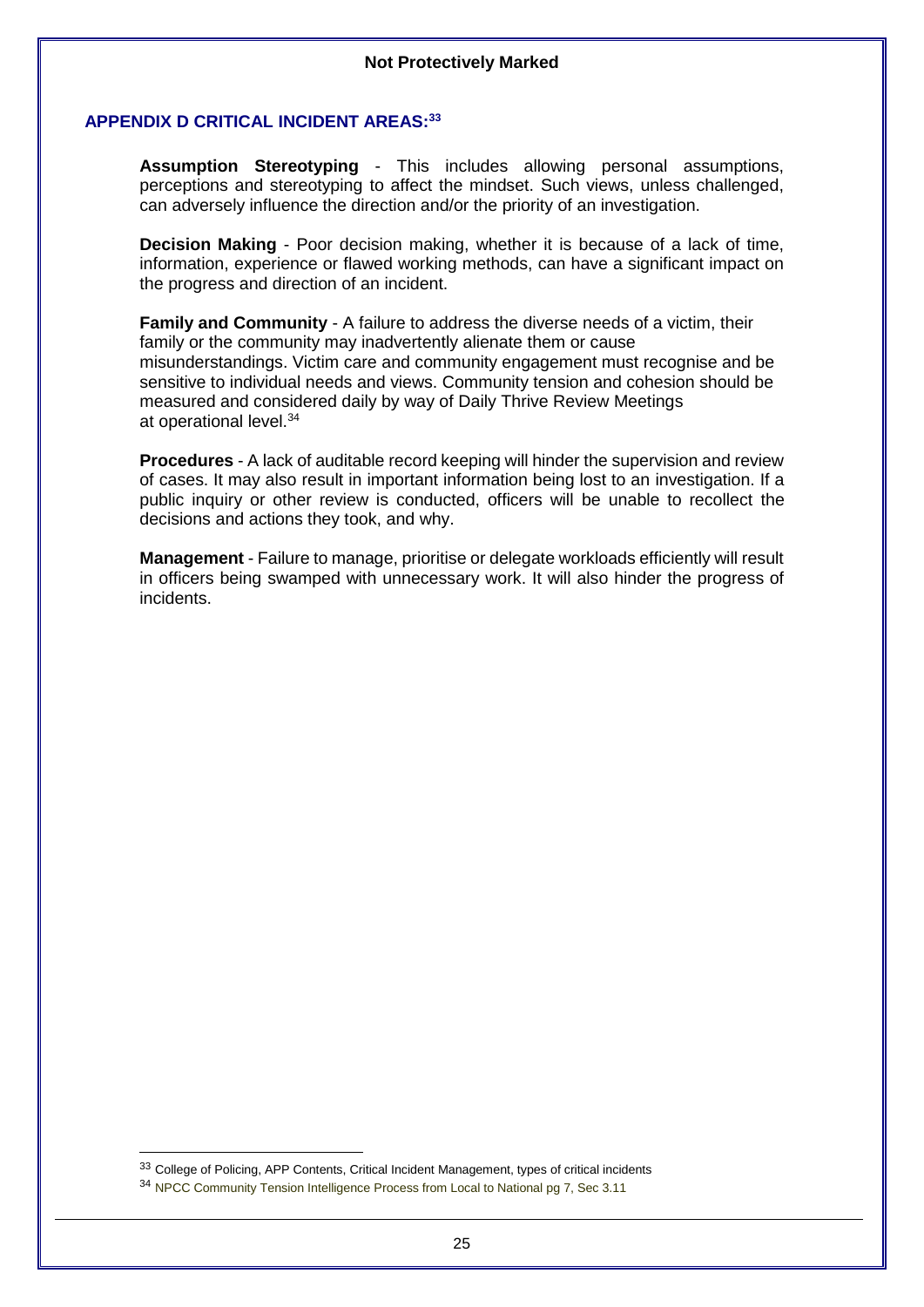# <span id="page-25-0"></span>**APPENDIX E CRITICAL INCIDENT PHASES**

# **Preparing<sup>35</sup>**

There a number of key elements that are fundamental to preparing for the management of a Critical Incident, these include:

# **Leadership**

- Early intervention can prevent a minor problem escalating into one that could have a significant impact on the overall quality of the police response.
- Emphasis should be placed on effective supervision and support with access to mentoring and information sharing.
- All officers should expect to have their decisions and actions reviewed as part of routine supervision. Therefore all decisions, actions and rationale for these must be recorded.
- Where issues or problems are identified the priority is to consider what immediate actions or support is needed to address them and lessen the impact.

# **Policy and Processes**

- Ineffective and / or inconsistent implementation of force protocols, policies and procedures can trigger a Critical Incident to develop.
- Policies and procedures are typically developed over time, incorporating current legislation and good practice.
- Implementation of these is the most effective way to prepare and of reducing the number of Critical Incidents.
- Quality Assurance, through debriefing, should be used to identify good practice, this can be used to improve the quality of future police responses and overall performance of the police service
- Chief Officers should ensure that force policy and procedures are developed and implemented for the prompt notification and assessment of incidents likely to escalate or are Critical Incidents.

# **Operational Risk Management**

- The complex environment of policing makes a rational, effective and defensible decision making process difficult. This can lead to uncertainty when assessing risk.
- There is always focus by the media in events where decisions made lead to poor outcomes. This in turn may lead to risk aversion within the police with some officers and staff being reluctant to make decisions in case things go wrong.
- Ten risk principles (see risk principles) have been identified to encourage a more positive approach to risk by supporting decision makers and building their confidence in taking risk.
- The Joint Decision Model (**Appendix A)** should be adhered to in line with the risk principles to allow multi-agency risk assessment on scene(s) more flexible multi-agency environment, being better equipped and supported in exercising professional judgement.
- The NPCC Community tension policy, which includes a risk grading process and a Community Tension Summary document, should be used to monitor

<sup>35</sup> College of Policing, APP Contents, Critical Incident Management, phase 1 preparing for critical incidents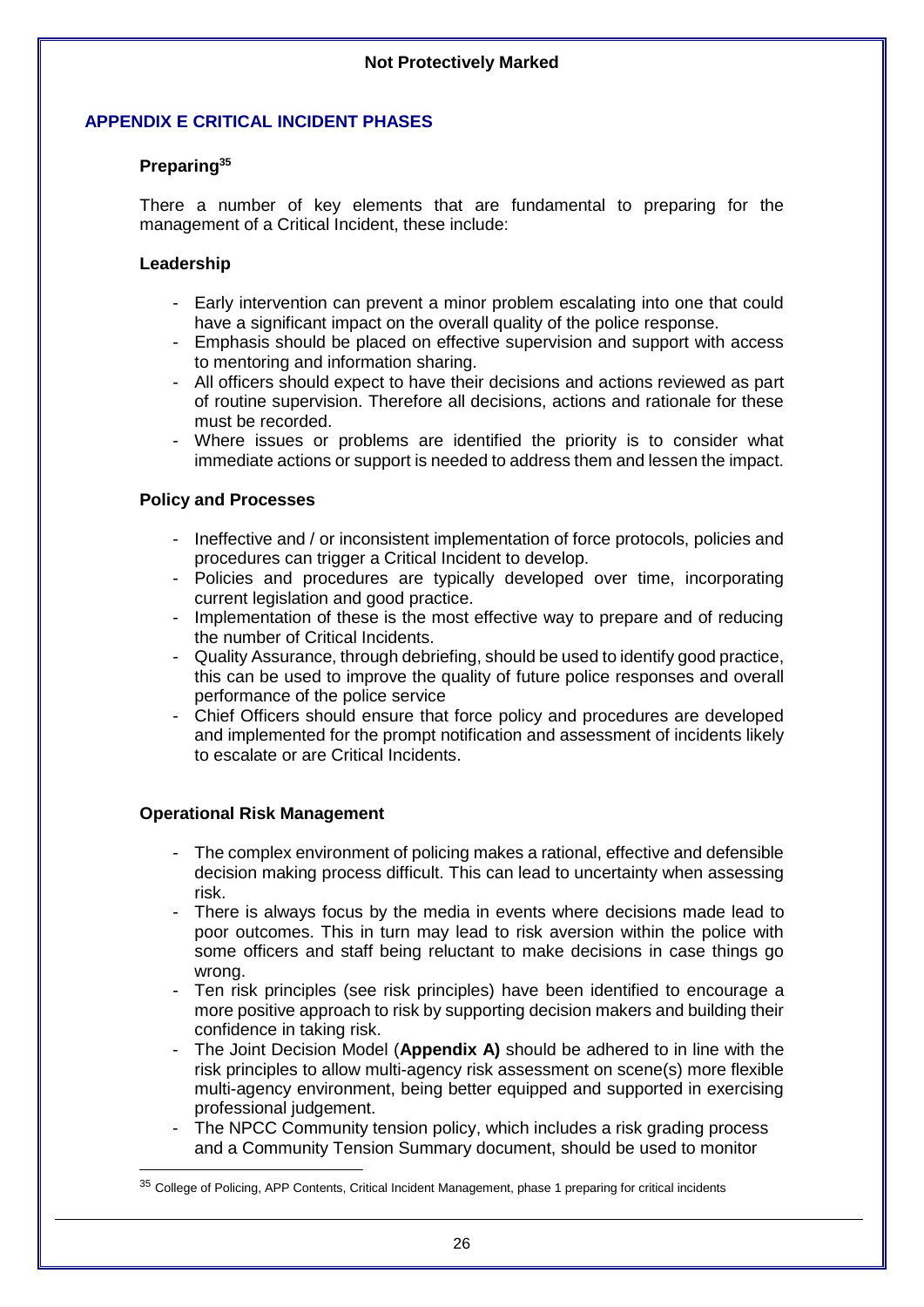community tension on a daily basis through the Daily TRMs, Local Tactical Delivery Boards and Shared Accountability Forums.<sup>36</sup>

# **Risk Principles**

- The willingness to make decisions in conditions of uncertainty is a core professional requirement of all members of the police service.
- Maintaining or achieving the safety, security and wellbeing of individuals and communities is a primary consideration in risk decision making.
- Risk taking involves judgement and balance, with decision makers required to consider the value and likelihood of the possible benefits of a particular decision against the seriousness and likelihood of the possible harms.
- Harm can never be totally prevented. Risk decisions should, therefore, be judged on the quality of the decision making, not by the outcome.
- Taking risk decisions, and reviewing others' risk decision making, is difficult so account should be taken of whether they involved dilemmas or emergencies, were part of a sequence of decisions or might appropriately be taken by other agencies.
- The standard expected and required of members of the police service is that their risk decisions should be consistent with that of officers of similar rank, specialism or experience would have taken in the same circumstances.
- Whether to record a decision is a risk decision in itself which should, to a large extent, be left to professional judgement. The decision whether or not to make a record, however, and the extent of that record, should be made after considering the likelihood of harm occurring and its seriousness.
- To reduce risk aversion and improve decision making, policing needs a culture that learns from successes as well as failures. Good risk taking should be identified, celebrated and shared.
- Since good risk taking depends on quality information, the police service will work with partner agencies and others to share relevant information about those who pose risk or those who are vulnerable to the risk of harm.
- Members of the police service who make decisions consistent with these principles should receive the encouragement, approval and support of their organisation.

To help aid risk assessment the JESIP programme also encourages a joint understanding of risk between all of the service involved during the response stage. (See Appendix A and B)

# **Critical Incident Training**

- Staff should receive Critical Incident training appropriate to their role, providing them with a clear understanding of the concepts and terminology of Critical Incident management.
- Training is particularly important in commander roles, where there are fewer staff and increased likelihood of the requirement to manage Critical Incidents.
- Police Constables, Police Community Support Officers (PCSOs) and call handlers are considered as front line and, as such, typically provide the initial response to an incident. Therefore it is crucial that they understand their role in Critical Incident management **(Section 3)**.
- There is a personal responsibility to ensure that WMP staff and Officers are adequately trained for their role so that they know how to access resources,

<sup>36</sup> Located on intranet, Corvus documents within Intelligence pages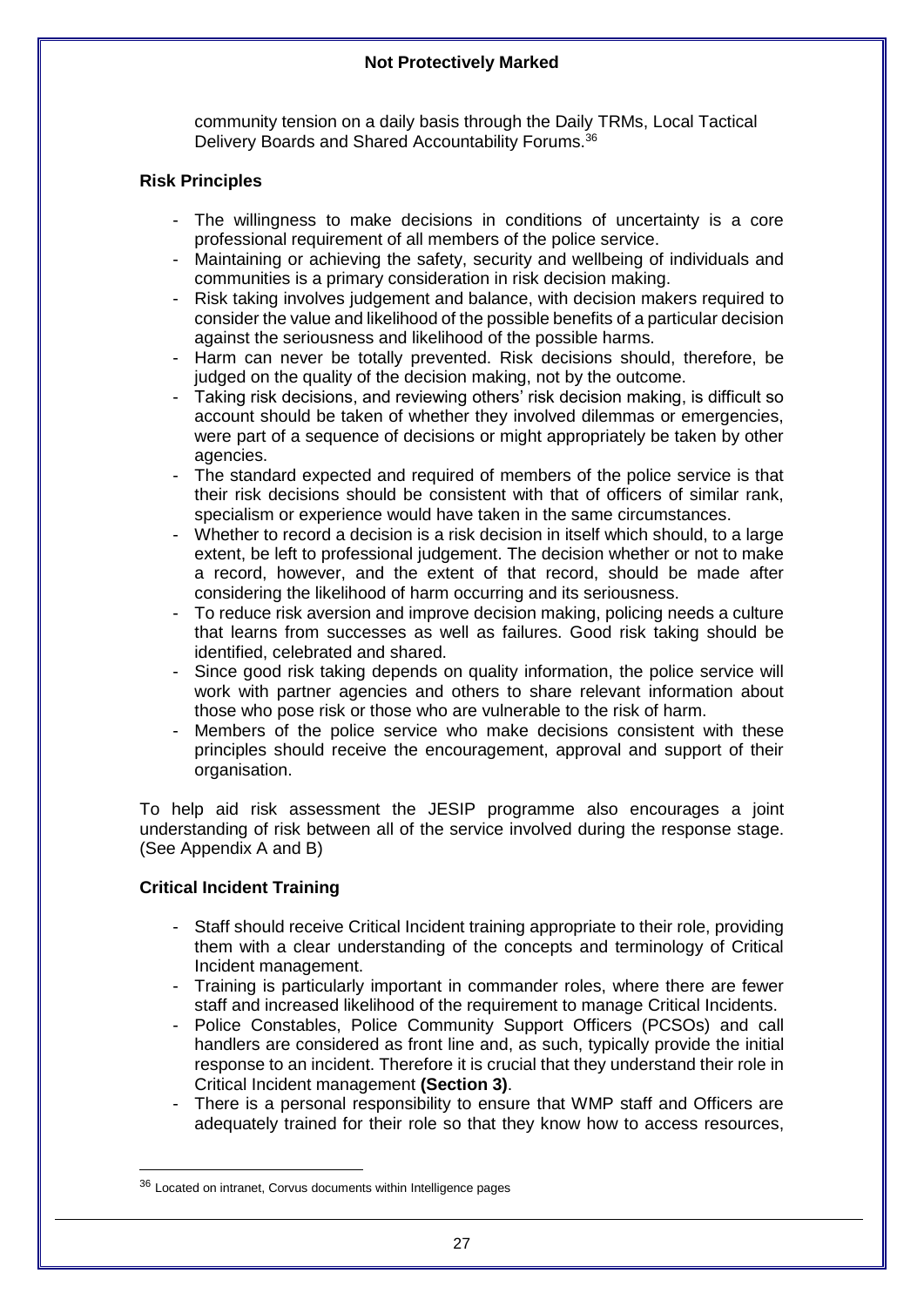support and supervision whereby subsequently allowing them to provide a professional, effective and motivated response.

#### **Partnership and Resources**<sup>37</sup>

- A proactive response to victim support and community engagement will increase trust and confidence and encourage open lines of communication.
- The community is a key resource in tackling crime and the fear of it.
- The police need to recognise and understand the diverse needs and issues of their local community, identifying levels of tension and cohesion and building positive relationships with recognised representatives or KIN.
- Consideration should be given to include in the response; internal staff resources, independent advisory groups or community cohesion groups, independent observers and multi-agency partners.

<sup>&</sup>lt;sup>37</sup> College of Policing, APP Contents, Critical Incident Management, phase 1 preparing for critical incidents